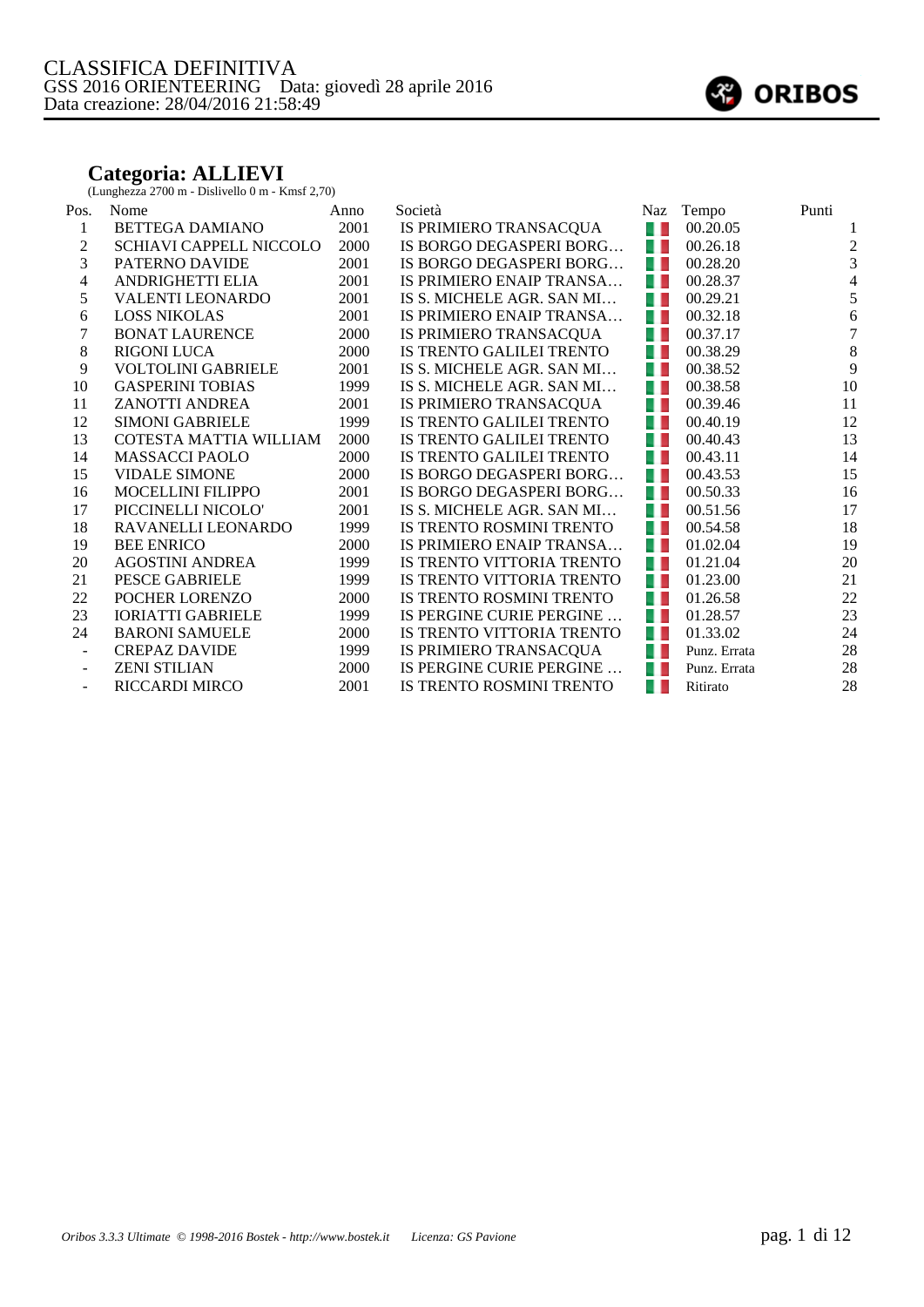#### **Categoria: ALLIEVE**

(Lunghezza 2400 m - Dislivello 0 m - Kmsf 2,40)

| Pos.    | Nome                      | Anno | Società                    | Naz  | Tempo    | Punti            |
|---------|---------------------------|------|----------------------------|------|----------|------------------|
| 1       | MINATI ALESSANDRA         | 1999 | IS BORGO DEGASPERI BORG    | 41   | 00.23.23 |                  |
| 2       | <b>RAUS SERENA</b>        | 2000 | IS TRENTO LINGUIST. TRENTO | 41   | 00.25.41 | $\boldsymbol{2}$ |
| 3       | CASAGRANDE ANNA           | 2000 | IS TRENTO GALILEI TRENTO   | a L  | 00.32.02 | 3                |
| 4       | <b>SCHWANAUER ALESSIA</b> | 2001 | IS BORGO DEGASPERI BORG    | u p  | 00.32.27 | $\overline{4}$   |
| 5       | <b>DALDON ELISA</b>       | 1999 | IS TRENTO ROSMINI TRENTO   | 41   | 00.35.53 | $\mathfrak s$    |
| 6       | ZUGLIANI MARIA            | 2001 | IS PRIMIERO TRANSACQUA     | u p  | 00.36.46 | $\sqrt{6}$       |
| 7       | <b>MARCHI AMELIA</b>      | 2000 | IS TRENTO GALILEI TRENTO   | 41   | 00.38.15 | $\boldsymbol{7}$ |
| $\,8\,$ | PEZZE' TERESA             | 2001 | IS TRENTO VITTORIA TRENTO  | 41   | 00.38.17 | $\,8\,$          |
| 9       | <b>MOLINARI ESTER</b>     | 2001 | IS TRENTO GALILEI TRENTO   | 41   | 00.38.30 | 9                |
| 10      | <b>LOSS CAMILLA</b>       | 2000 | IS BORGO DEGASPERI BORG    | 41   | 00.41.18 | 10               |
| 11      | <b>SAMMARCO ALICE</b>     | 2001 | IS TRENTO GALILEI TRENTO   | a L  | 00.47.24 | 11               |
| 12      | DALMASO AMBRA             | 2000 | IS BORGO DEGASPERI BORG    | - 1  | 00.48.25 | 12               |
| 13      | <b>ZORTEA ESTER</b>       | 2001 | IS PRIMIERO TRANSACQUA     | a L  | 00.49.11 | 13               |
| 14      | <b>NARDON GIULIA</b>      | 2001 | IS S. MICHELE AGR. SAN MI  | a L  | 00.51.12 | 14               |
| 15      | ZOGMEISTER SILVIA         | 2000 | IS TRENTO LINGUIST. TRENTO | 41   | 00.53.41 | 15               |
| 16      | <b>CAGOL FRANCESCA</b>    | 1999 | IS TRENTO ROSMINI TRENTO   | 41   | 00.54.42 | 16               |
| 17      | <b>RUSSO SARA</b>         | 1999 | IS TRENTO VITTORIA TRENTO  | a, L | 00.54.54 | 17               |
| 18      | PADILHA ALESSIA           | 2000 | IS TRENTO LINGUIST. TRENTO | 41   | 00.55.13 | 18               |
| 19      | <b>FRONZA GIORGIA</b>     | 1999 | IS TRENTO ROSMINI TRENTO   | 41   | 01.09.26 | 19               |
| 20      | <b>BAZZOLI JENNIFER</b>   | 2001 | IS TRENTO VITTORIA TRENTO  | a L  | 01.10.44 | 20               |
| 21      | DALPONTE SILVIA           | 1999 | IS TRENTO ROSMINI TRENTO   | 41   | 01.16.46 | 21               |
| 22      | OSVALDI SILVIA            | 1999 | IS PERGINE CURIE PERGINE   | a N  | 01.28.53 | 22               |
| 23      | POJER VALERIA             | 2001 | IS S. MICHELE AGR. SAN MI  | 41   | 01.29.14 | 23               |
| 24      | <b>CATTANI NOEMI</b>      | 1999 | IS S. MICHELE AGR. SAN MI  | 41   | 01.29.43 | 24               |
| 25      | YOUNES ISRA               | 2000 | IS PERGINE CURIE PERGINE   | a N  | 01.30.59 | 25               |
| 26      | DALFOVO JESSICA           | 1999 | IS TRENTO VITTORIA TRENTO  | 41   | 01.31.22 | 26               |
| 27      | <b>GIOFRA ILARIA</b>      | 1999 | IS TRENTO S. CUORE TRENTO  | 41   | 01.31.42 | 27               |
| 28      | <b>CAGOL LINDA</b>        | 2001 | IS S. MICHELE AGR. SAN MI  | 41   | 01.44.17 | 28               |
| 29      | <b>VALANDRO GIORGIA</b>   | 2000 | IS TRENTO S. CUORE TRENTO  | 41   | 01.46.50 | 29               |
|         | DE MARCO SARA             | 2001 | IS PRIMIERO TRANSACQUA     | 41   | Ritirato | 31               |

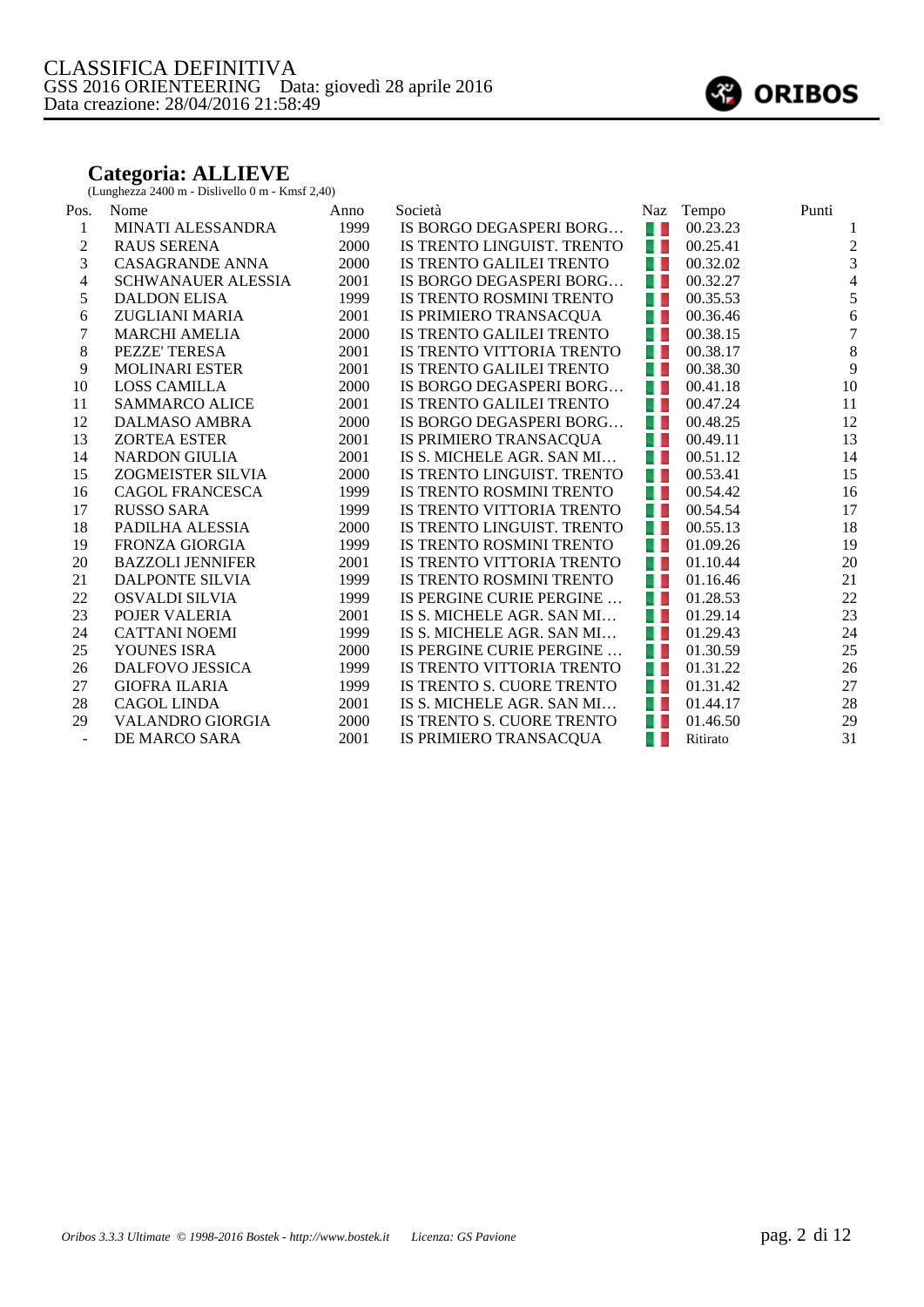### **Categoria: JUNIOR M**

(Lunghezza 2900 m - Dislivello 0 m - Kmsf 2,90)

| Pos.   | Nome                      | Anno | Società                   | Naz   | Tempo          | Punti  |
|--------|---------------------------|------|---------------------------|-------|----------------|--------|
|        | <b>BETTEGA SIMONE</b>     | 1997 | IS PRIMIERO TRANSACQUA    | u.    | 00.22.13       |        |
|        | <b>MOCELLINI SIMONE</b>   | 1998 | IS BORGO DEGASPERI BORG   | . .   | 00.32.06       | 2      |
| 3      | <b>GOTCA DANIEL</b>       | 1997 | IS TRENTO GALILEI TRENTO  | . .   | 00.40.34       | 3      |
| 4      | <b>CAMPESTRINI OMAR</b>   | 1997 | IS BORGO DEGASPERI BORG   | . .   | 00.44.12       | 4      |
| 5      | <b>ROSSI FRANCESCO</b>    | 1997 | IS TRENTO VITTORIA TRENTO | . .   | 00.45.32       | 5      |
| 6      | <b>GIOVANNINI ALESSIO</b> | 1998 | IS S. MICHELE AGR. SAN MI | . .   | 00.47.35       | 6      |
|        | <b>BOSCHETTI ALBERTO</b>  | 1997 | IS TRENTO VITTORIA TRENTO | . .   | 00.48.32       | $\tau$ |
| 8      | <b>BUFFA MICHELE</b>      | 1997 | IS BORGO DEGASPERI BORG   | . .   | 00.49.23       | 8      |
| 9      | PEDRI MATTIA              | 1997 | IS S. MICHELE AGR. SAN MI | a pro | 00.50.06       | 9      |
| 10     | POLATO LORENZO            | 1998 | IS TRENTO VITTORIA TRENTO | w     | 00.51.49       | 10     |
| 11     | <b>MODENA SIMONE</b>      | 1998 | IS S. MICHELE AGR. SAN MI | . .   | 00.54.22       | 11     |
| 12     | <b>RAVIZZA MICHELE</b>    | 1998 | IS S. MICHELE AGR. SAN MI | w     | 01.04.23       | 12     |
| 13     | <b>BEDONT MANUEL</b>      | 1998 | IS PRIMIERO TRANSACQUA    | w     | 01.56.47       | 13     |
| $\sim$ | <b>SCALET MICHELE</b>     | 1997 | IS PRIMIERO TRANSACQUA    | . .   | Punz. Mancante | 16     |
|        | <b>FUNAI CRISTIAN</b>     | 1998 | IS PRIMIERO TRANSACQUA    |       | Punz. Mancante | 16     |

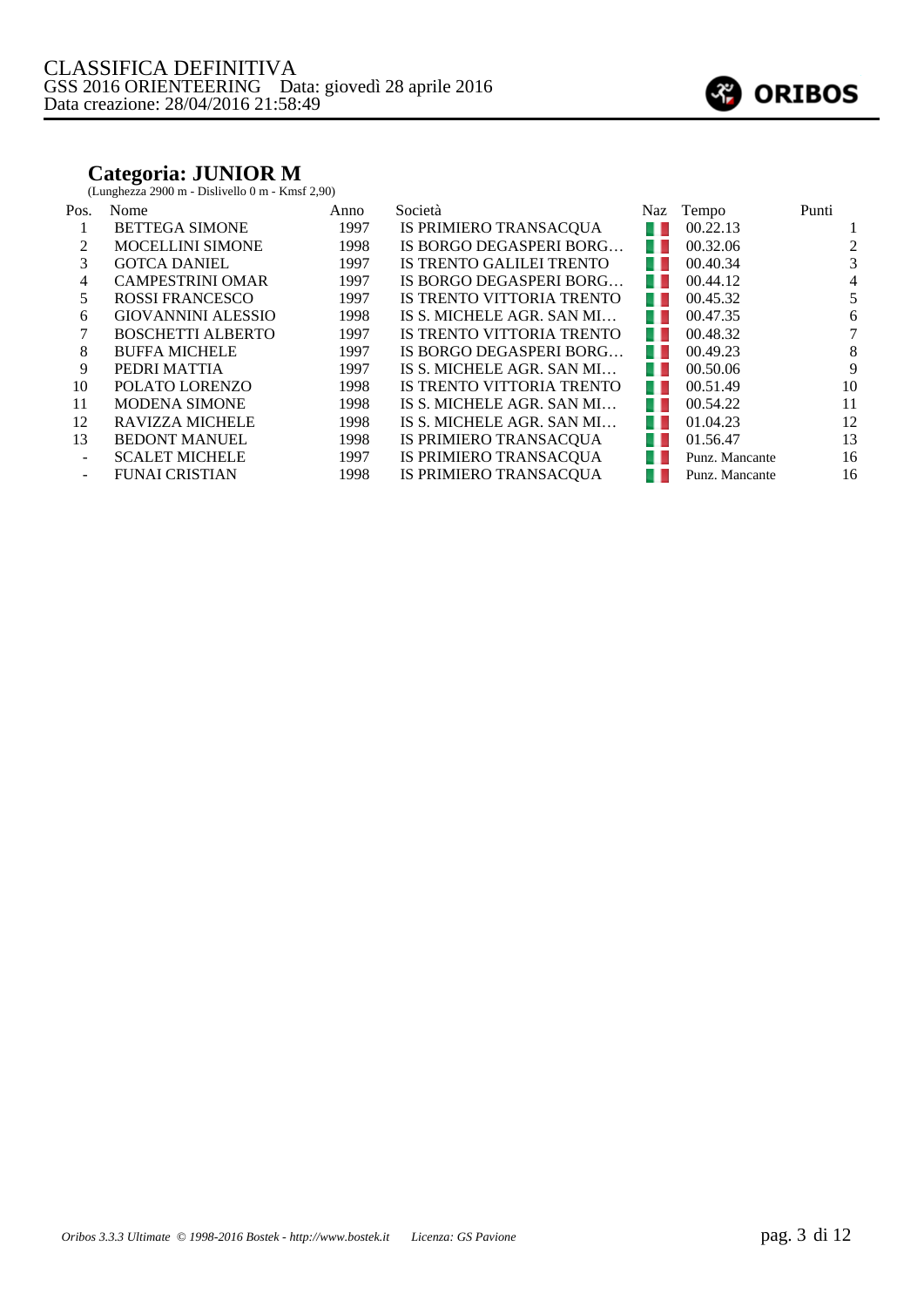### **Categoria: JUNIOR F**

(Lunghezza 2700 m - Dislivello 0 m - Kmsf 2,70)

| Pos.   | Nome                      | Anno | Società                   | Naz            | Tempo    | Punti |
|--------|---------------------------|------|---------------------------|----------------|----------|-------|
|        | <b>RIZZI ERICA</b>        | 1997 | IS S. MICHELE AGR. SAN MI | a ka           | 00.31.18 |       |
|        | DALLA SANTA CHIARA        | 1997 | IS PRIMIERO TRANSACQUA    | u.             | 00.33.06 | 2     |
| 3      | PISONI MARGHERITA         | 1998 | IS TRENTO ROSMINI TRENTO  | u l            | 00.56.06 | 3     |
| 4      | <b>ZENI ARIANNA</b>       |      | IS PRIMIERO TRANSACQUA    | u.             | 00.56.34 | 4     |
| 5      | <b>RASOM NADIA</b>        | 1997 | IS TRENTO S. CUORE TRENTO | u.             | 00.57.22 | 5     |
| 6      | <b>ZAMBONI TERESA</b>     | 1997 | IS S. MICHELE AGR. SAN MI | u.             | 00.59.28 | 6     |
|        | <b>CAMPESTRIN SABRINA</b> | 1998 | IS BORGO DEGASPERI BORG   | u l            | 01.02.30 | 7     |
| 8      | <b>MONSORNO JESSICA</b>   | 1998 | IS TRENTO S. CUORE TRENTO | u.             | 01.03.31 | 8     |
| 9      | CASAGRANDE ALESSIA        | 1998 | IS TRENTO ROSMINI TRENTO  | u.             | 01.41.40 | 9     |
| 10     | <b>CORNELLA SHINY</b>     | 1997 | IS TRENTO S. CUORE TRENTO | <b>IP</b>      | 01.47.42 | 10    |
| 11     | <b>CONDINI FRANCESCA</b>  | 1998 | IS TRENTO ROSMINI TRENTO  | $\blacksquare$ | 01.51.37 | 11    |
| $\sim$ | <b>ZANON ALICE</b>        | 1998 | IS TRENTO VITTORIA TRENTO | u              | Ritirato | 14    |
|        | <b>BONVECCHIO MARTINA</b> | 1998 | IS TRENTO VITTORIA TRENTO |                | Ritirato | 14    |

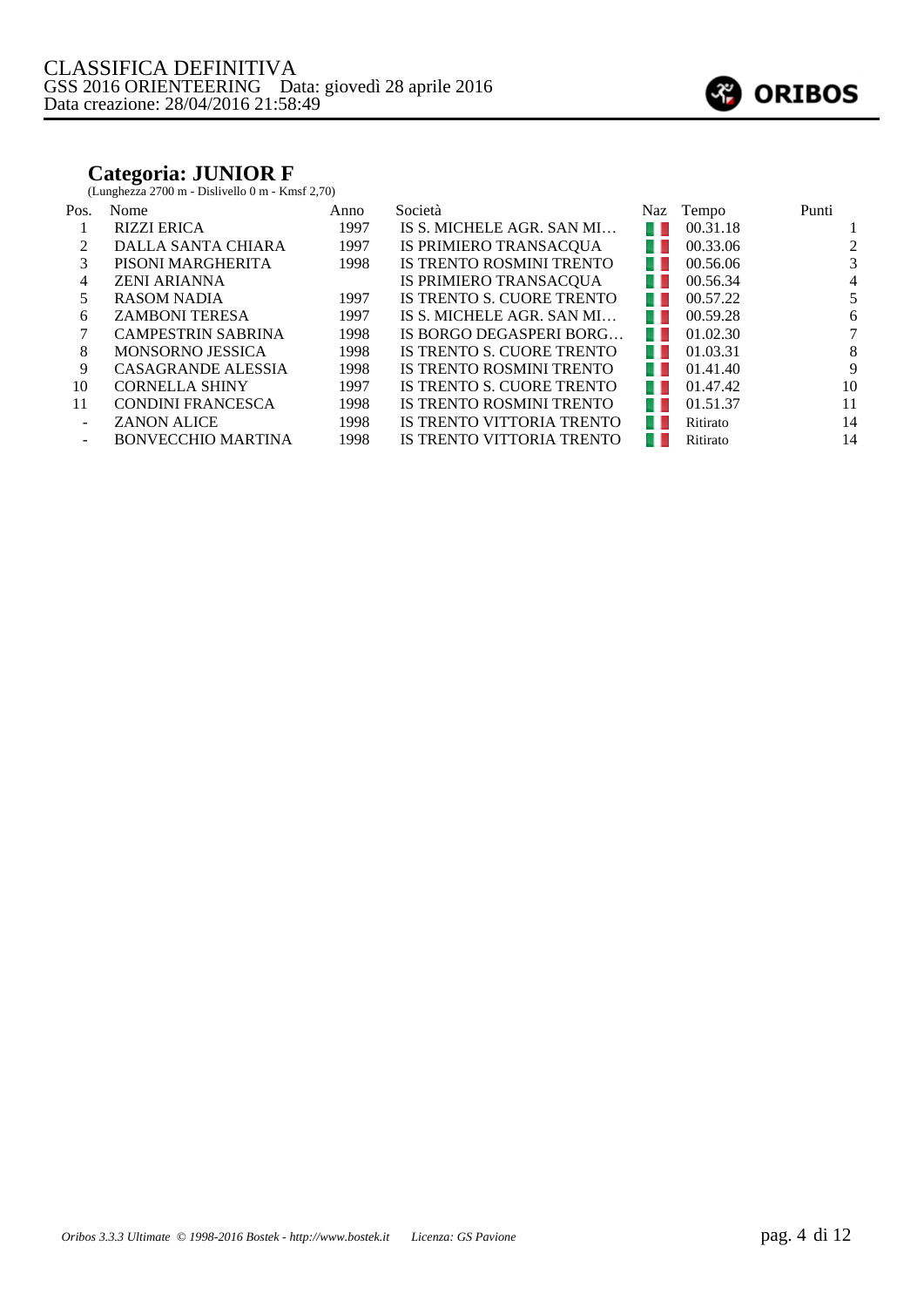#### **Categoria: CADETTI**

(Lunghezza 2300 m - Dislivello 0 m - Kmsf 2,30)

| Pos.                     | Nome                      | Anno | Società                                           | <b>Naz</b> | Tempo        | Punti            |
|--------------------------|---------------------------|------|---------------------------------------------------|------------|--------------|------------------|
| $\mathbf{1}$             | DE CARLI CARLO            | 2002 | IC PRIMIERO TRANSACQUA                            | 41         | 00.23.59     | 1                |
| $\overline{c}$           | <b>ORLER MARCO</b>        | 2002 | IC PRIMIERO TRANSACQUA                            | a. L       | 00.25.02     | $\overline{c}$   |
| 3                        | <b>SCHIAVI RUGGERO</b>    | 2002 | IC BORGO VALSUGANA BO                             | 41         | 00.25.53     | $\mathfrak{Z}$   |
| $\overline{\mathcal{A}}$ | <b>BETTEGA TIZIANO</b>    | 2002 | IC PRIMIERO TRANSACQUA                            | a, L       | 00.25.55     | $\overline{4}$   |
| 5                        | ROGOTTINA DAMIAN          | 2001 | <b>IC MORI MORI</b>                               | 41         | 00.26.56     | $\sqrt{5}$       |
| 6                        | <b>CATTOI RICCARDO</b>    | 2002 | IC MORI MORI                                      | 41         | 00.27.24     | $\sqrt{6}$       |
| 7                        | <b>GAIO GIOVANNI</b>      | 2002 | IC MEZZANO SM S. CRO ME                           | 41         | 00.28.27     | $\boldsymbol{7}$ |
| $\,8\,$                  | LUNELLI DAVIDE            | 2002 | IC FOLGARIA FOLGARIA                              | a. L       | 00.33.16     | $\,8\,$          |
| $\overline{9}$           | <b>IORIATTI FRANCESCO</b> | 2002 | IC ALTOPIANO DI PINÈ BAS                          | a. L       | 00.33.34     | $\overline{9}$   |
| 10                       | <b>HUELLER JAIDER</b>     | 2001 | IC CENTRO VALSUGANA RO                            | a. L       | 00.34.24     | 10               |
| 11                       | <b>GIOVANNINI FILIPPO</b> | 2002 | IC ALTOPIANO DI PINÈ BAS                          | IJ         | 00.35.49     | 11               |
| 12                       | <b>GUERESI DAVIDE</b>     | 2002 | IC ALTOPIANO DI PINÈ BAS                          | a. L       | 00.36.53     | 12               |
| 13                       | <b>BRUNET LORENZO</b>     | 2002 | IC PRIMIERO TRANSACQUA                            | 41         | 00.37.06     | 13               |
| 14                       | <b>MELIS MARZIO</b>       | 2003 | IC FOLGARIA FOLGARIA                              | 41         | 00.38.55     | 14               |
| 15                       | <b>BETTEGA TOBIA</b>      | 2003 | IC MEZZANO SM S. CRO ME                           | 41         | 00.38.59     | 15               |
| 16                       | DALLONA TOMMASO           | 2001 | IC TRENTO SM SALES. TREN                          | 41         | 00.39.03     | 16               |
| 17                       | <b>SANDRI FEDERICO</b>    | 2002 | IC STRIGNO E TESINO STRIG                         | a, L       | 00.39.36     | 17               |
| 18                       | PAROTTO STEFANO           | 2003 | IC STRIGNO E TESINO STRIG                         | a. L       | 00.41.09     | 18               |
| 19                       | <b>FARINA GIULIAN</b>     | 2002 | IC GIUDICARIE EST. COMAN                          | a. L       | 00.44.39     | 19               |
| 20                       | <b>ARTINI ANDREA</b>      | 2002 | IC TIONE TIONE                                    | a. L       | 00.46.28     | 20               |
| 21                       | ORLANDI ALESSIO           | 2002 | IC GIUDICARIE EST. COMAN                          | 41         | 00.46.50     | 21               |
| 22                       | <b>FUSI SEBASTIANO</b>    | 2002 | IC CENTRO VALSUGANA RO                            | a. L       | 00.47.35     | 22               |
| 23                       | <b>CIMADOM RICCARDO</b>   | 2002 | IC TRENTO SM SALES. TREN                          | a. L       | 00.49.14     | 23               |
| 24                       | <b>FORRER CHRISTIAN</b>   | 2002 | IC FOLGARIA FOLGARIA                              | 41         | 00.52.11     | 24               |
| 25                       | FERRARI ALBERTO           | 2002 | IC BORGO VALSUGANA BO                             | - 1        | 00.53.45     | 25               |
| 26                       | <b>MARTINI MATTIA</b>     | 2003 | IC ALTA VAL DI SOLE OSSA                          | - 1        | 00.54.31     | 26               |
| $27\,$                   | MILAZZO SIMONE            | 2002 | IC MEZZANO SM S. CRO ME                           | a. L       | 00.55.59     | 27               |
| $28\,$                   | PREGHENELLA LORENZO       | 2002 | IC MEZZOCORONA MEZZOC                             | a. L       | 00.58.24     | 28               |
| 29                       | <b>CARESANI DAVID</b>     | 2002 | IC GIUDICARIE EST. COMAN                          | a. L       | 00.58.37     | 29               |
| 30                       | PEDROTTI MICHELE          | 2002 | IC TRENTO 6 TRENTO                                | a. L       | 00.59.39     | 30               |
| 31                       | <b>CATTANI SERGIO</b>     | 2002 | IC TRENTO SM SALES. TREN                          | a. L       | 01.00.34     | 31               |
| 32                       | <b>MOSCONI DANIEL</b>     | 2002 | IC ALTA VAL DI SOLE OSSA                          | a, L       | 01.01.42     | 32               |
| 33                       | <b>COMUNELLO VITTORIO</b> | 2003 | IC CENTRO VALSUGANA RO                            | 41         | 01.01.58     | 33               |
| 34                       | <b>CRISTELLI DIEGO</b>    | 2002 | IC TRENTO 7 TRENTO/GARD                           | 41         | 01.02.18     | 34               |
| 35                       | <b>ALBUZZI JOSE</b>       | 2003 | IC MEZZOCORONA MEZZOC                             | 4 L        | 01.02.59     | 35               |
| 36                       | MARISA GABRIELE           | 2002 | IC ALTOPIANO DI PINÈ BAS                          | 4 L        | 01.04.40     | 36               |
| 37                       | <b>MOIA JACOPO</b>        | 2003 | IC ALTA VAL DI SOLE OSSA                          | 41         | 01.05.45     | 37               |
| 38                       | <b>CORADELLO NICOLO'</b>  | 2003 | IC STRIGNO E TESINO STRIG                         | 41         | 01.06.40     | 38               |
| 39                       | PASQUAZZO CARLO           | 2002 | IC STRIGNO E TESINO STRIG $\blacksquare$ 01.07.02 |            |              | 39               |
| 40                       | <b>STOLFI MATTEO</b>      | 2002 | IC TRENTO SM SALES. TREN                          | - 1        | 01.11.04     | 40               |
| 41                       | <b>GARBARI STEFANO</b>    | 2003 | IC TRENTO 6 TRENTO                                | 41         | 01.14.51     | 41               |
| 42                       | PETERLANA FRANCESCO       | 2002 | IC TRENTO 7 TRENTO/GARD                           | a. L       | 01.17.23     | 42               |
| 43                       | FERRARO GIULIO            | 2002 | IC FOLGARIA FOLGARIA                              | w          | 01.17.51     | 43               |
| 44                       | <b>GIOTTA ALESSANDRO</b>  | 2002 | IC ALTA VAL DI SOLE OSSA                          | w          | 01.18.35     | 44               |
| 45                       | <b>LASLO CLAUDIU</b>      | 2001 | IC ROVERETO EST ROVERETO                          | w          | 01.22.25     | 45               |
| 46                       | <b>MAINO MATTEO</b>       | 2002 | <b>IC MORI MORI</b>                               | 41         | 01.23.49     | 46               |
| 47                       | <b>ZURLO MATTEO</b>       | 2003 | IC BORGO VALSUGANA BO                             | 4 L        | 01.24.17     | 47               |
| 48                       | <b>TOMASI NICOLA</b>      | 2002 | IC TRENTO 7 TRENTO/GARD                           | 41         | 01.24.42     | 48               |
| 49                       | <b>TOMBINI PIETRO</b>     | 2002 | IC TRENTO 6 TRENTO                                | 41         | 01.25.51     | 49               |
| 50                       | <b>GAZZINI MATTIA</b>     | 2002 | IC ROVERETO EST ROVERETO                          | 41         | 01.28.02     | 50               |
| 51                       | <b>GASHI ALEKSANDER</b>   | 2003 | IC TIONE TIONE                                    | 41         | 01.28.51     | 51               |
| 52                       | PARISI MARCO              |      | IC RIVA 2                                         | U J        | 01.31.45     | 52               |
| 53                       | <b>BATTISTI DAVIDE</b>    | 2003 | IC MEZZOCORONA MEZZOC                             | w          | 01.42.53     | 53               |
| 54                       | CHOUIKH ABDELFATTA        | 2003 | <b>IC TIONE TIONE</b>                             | a. L       | 01.46.09     | 54               |
| 55                       | <b>SCHOENSBERG MARTIN</b> | 2002 | IC GIUDICARIE EST. COMAN                          | 4 L        | 01.56.44     | 55               |
| 56                       | GIOVANAZZI GIACOMO        | 2003 | IC ROVERETO EST ROVERETO                          | 41         | 02.01.57     | 56               |
| $\overline{\phantom{a}}$ | TAVERNARO EDOARDO         | 2003 | IC MEZZANO SM S. CRO ME                           | . .        | Punz. Errata | 63               |
|                          |                           |      |                                                   |            |              | $1'$ 1 $\cap$    |

*Oribos 3.3.3 Ultimate © 1998-2016 Bostek - http://www.bostek.it Licenza: GS Pavione* pag. 5 di 12

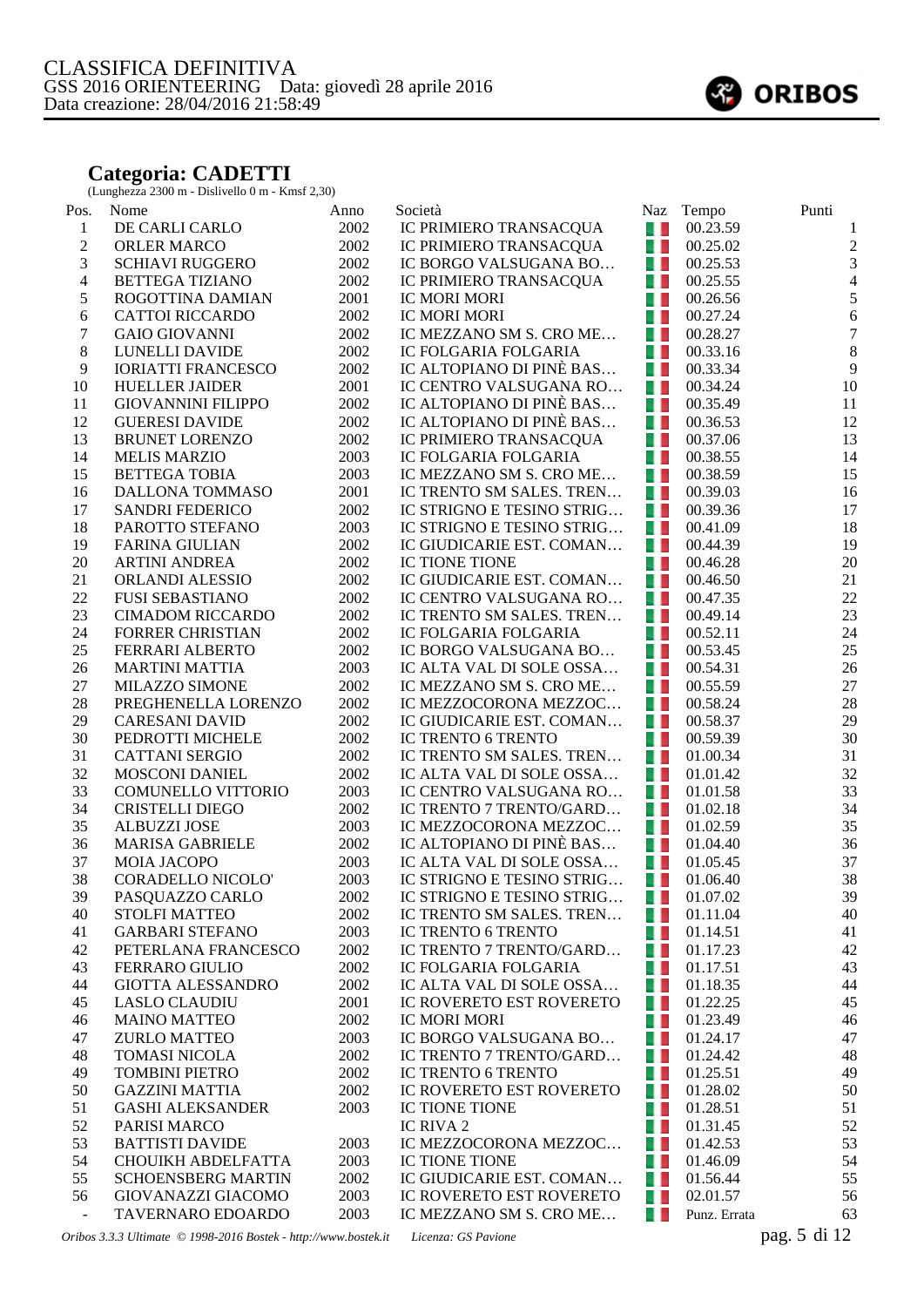

## ...Categoria: CADETTI

#### Pos. Nome Anno Società Naz Tempo Punti - BENEDETTI EMANUELE 2002 IC MORI MORI - BENEDETTI EMANUELE 2002 IC MORI MORI<br>- TOMASI NICHOLAS 2003 IC TRENTO 7 TRENTO/GARD... Punz. Errata 63 - TOMASI NICHOLAS 2003 IC TRENTO 7 TRENTO/GARD… Punz. Errata 63<br>- FERRARESI MATTIA 1 IC RIVA 2 - FERRARESI MATTIA IC RIVA 2 Punz. Errata 63 - GATTI GABRIELE 2002 IC ROVERETO EST ROVERETO Punz. Errata 63<br>
FERRARO VITO S. IC RIVA 2 Ritirato 63 - FERRARO VITO S. IC RIVA 2 Ritirato 63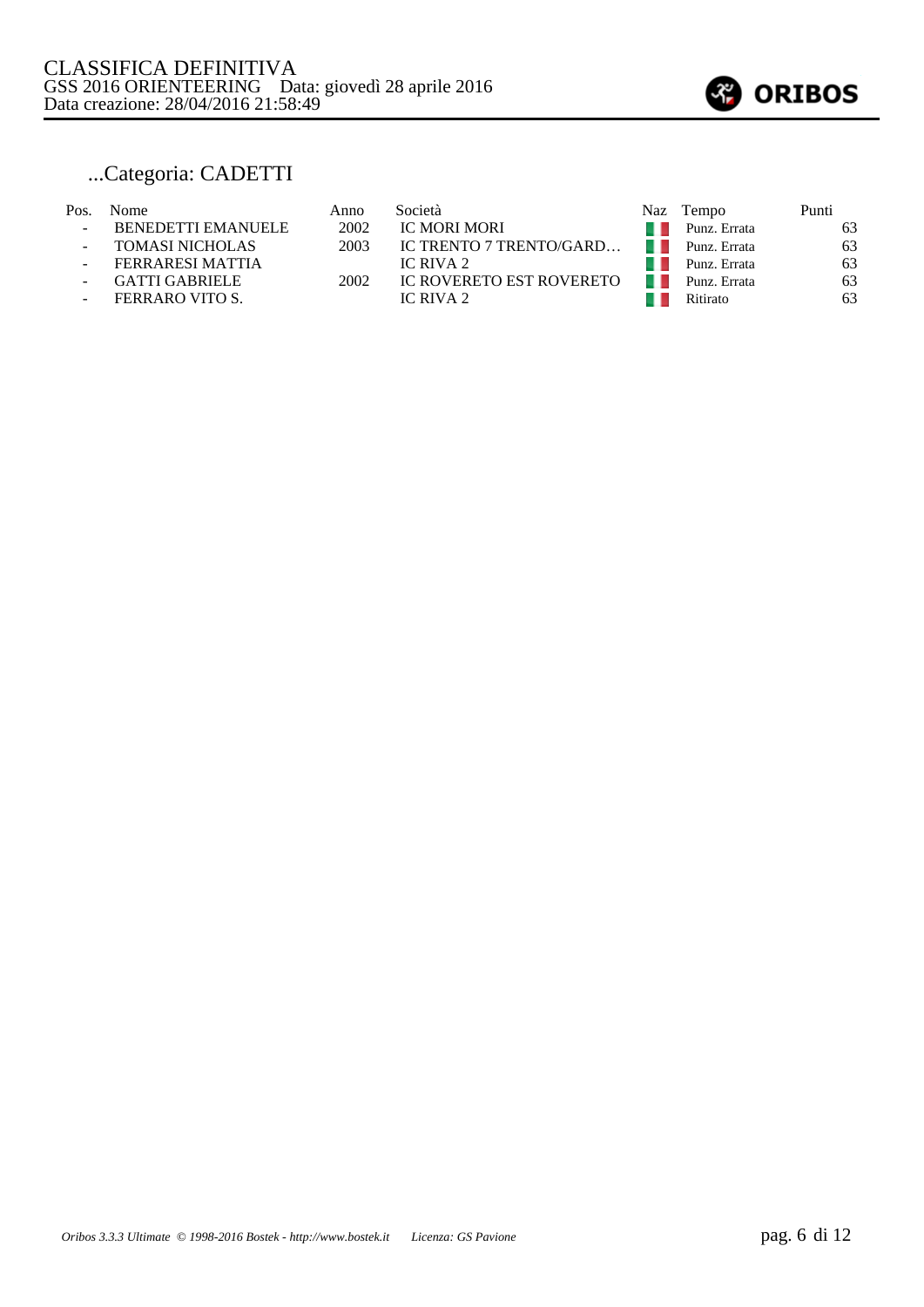#### **Categoria: CADETTE**

(Lunghezza 2400 m - Dislivello 0 m - Kmsf 2,40)

| Pos.           | Nome                                        | Anno         | Società                                           |                | Naz Tempo            | Punti            |
|----------------|---------------------------------------------|--------------|---------------------------------------------------|----------------|----------------------|------------------|
| $\mathbf{1}$   | DALFOLLO DEBORA                             | 2002         | IC CENTRO VALSUGANA RO                            | a. L           | 00.24.46             | 1                |
| $\overline{c}$ | <b>RIGONI GIULIA</b>                        | 2002         | IC PRIMIERO TRANSACQUA                            | a. L           | 00.26.38             | $\sqrt{2}$       |
| 3              | <b>GASPERI CATERINA</b>                     | 2002         | IC ALTOPIANO DI PINÈ BAS                          | 41             | 00.36.00             | $\overline{3}$   |
| $\overline{4}$ | <b>BETTEGA AURORA</b>                       | 2002         | IC PRIMIERO TRANSACQUA                            | a L            | 00.37.10             | $\overline{4}$   |
| 5              | TONINA ANGELICA                             | 2002         | IC GIUDICARIE EST. COMAN                          | 41             | 00.39.05             | 5                |
| 6              | SCARAMUZZA ELENA                            | 2002         | IC TRENTO 7 TRENTO/GARD                           | a. L           | 00.39.14             | $\boldsymbol{6}$ |
| $\tau$         | <b>VALENTI LINDA</b>                        | 2003         | <b>IC TIONE TIONE</b>                             | W              | 00.39.29             | $\boldsymbol{7}$ |
| $8\,$          | <b>VALLE SOFIA</b>                          | 2003         | IC FOLGARIA FOLGARIA                              | 41             | 00.39.49             | 8                |
| 9              | FILOSI VALENTINA                            | 2003         | <b>IC TIONE TIONE</b>                             | 41             | 00.42.37             | $\overline{9}$   |
| 10             | <b>ESPOSITO MARTINA</b>                     | 2003         | IC MEZZANO SM S. CRO ME                           | 41             | 00.42.47             | 10               |
| 11             | <b>TRENTIN ANGELA</b>                       | 2003         | IC BORGO VALSUGANA BO                             | 41             | 00.45.56             | 11               |
| 12             | <b>MASCHIO ARIANNA</b>                      | 2002         | IC PRIMIERO TRANSACQUA                            | 4 L            | 00.46.21             | 12               |
| 13             | <b>IORIATTI VANESSA</b>                     | 2002         | IC ALTOPIANO DI PINÈ BAS                          | a.             | 00.46.58             | 13               |
| 14             | PANIZZA ESTER                               | 2002         | IC ALTA VAL DI SOLE OSSA                          | 41             | 00.51.08             | 14               |
| 15             | <b>BETTEGA SERENA</b>                       | 2003         | IC MEZZANO SM S. CRO ME                           | a. L           | 00.52.15             | 15               |
| 16             | ANDREOLI CHIARA                             |              | IC RIVA 2                                         | a, L           | 00.52.32             | 16               |
| 17             | ARMANI GIORGIA                              | 2003         | IC TIONE TIONE                                    | 41             | 00.53.34             | 17               |
| 18             | DEBERTOLIS ALESSIA                          | 2002         | IC MEZZANO SM S. CRO ME                           | 41             | 00.54.29             | 18               |
| 19             | <b>GELMINI ALESSIA</b>                      | 2003         | <b>IC MORI MORI</b>                               | 41             | 00.55.14             | 19               |
| 20             | <b>ZENI FABIOLA</b>                         | 2003         | IC MEZZANO SM S. CRO ME                           | 4 L            | 00.57.30             | 20               |
| 21             | <b>BALLERIN MARTINA</b>                     | 2003         | IC STRIGNO E TESINO STRIG                         | 41             | 00.59.33             | 21               |
| 21             | <b>MANTOVANI LAURA</b>                      |              | IC RIVA 2                                         | 41             | 00.59.33             | 21               |
| 23             | BERTOLINI ELEONORA                          | 2003         | IC ALTA VAL DI SOLE OSSA                          | 41             | 00.59.46             | 23               |
| 24             | <b>DALPRA GIADA</b>                         | 2002         | IC FOLGARIA FOLGARIA                              | U D            | 01.02.09             | 24               |
| 25             | TRETTER BEATRICE                            | 2002         | IC TRENTO SM SALES. TREN                          | 41             | 01.02.20             | 25               |
| 26             | <b>VALENTINI ANNA</b>                       | 2003         | IC TRENTO SM SALES. TREN                          | 41             | 01.03.34             | 26               |
| 27             | <b>VIANELLO MATILDE</b>                     | 2003         | IC ROVERETO EST ROVERETO                          | a. L           | 01.03.54             | 27               |
| 28             | <b>GENNARA TATIANA</b>                      | 2003         | IC TRENTO 6 TRENTO                                | 4 L            | 01.05.49             | 28               |
| 29             | <b>BRUSAFERRI GIULIA</b>                    | 2003         | IC ALTA VAL DI SOLE OSSA                          | 41             | 01.07.46             | 29               |
| 30             | <b>CANELLA CELESTE</b>                      | 2003         | IC ALTA VAL DI SOLE OSSA                          | 41             | 01.08.14             | 30               |
| 31             | <b>BONA LISA</b>                            | 2002         | IC MORI MORI                                      | 4 L            | 01.10.15             | 31               |
| 32             | <b>BRUNATO ELENA</b>                        | 2002         | IC TRENTO SM SALES. TREN                          | 41             | 01.10.21             | 32               |
| 33             | DAMONTE STEFANIA                            | 2002         | IC CENTRO VALSUGANA RO                            | a. L           | 01.11.54             | 33               |
| 34             | ZUCCHELLI MADDALENA                         | 2003         | IC ROVERETO EST ROVERETO                          | a. L           | 01.12.17             | 34               |
| 35             | VALENTINI VITTORIA                          | 2003         | IC TRENTO SM SALES. TREN                          | 41             | 01.14.22             | 35               |
| 36             | <b>COVA ALESSIA</b>                         | 2003         | IC GIUDICARIE EST. COMAN                          | a. L           | 01.14.44             | 36               |
| 37             | <b>MADELLA TEA</b>                          |              | IC RIVA 2                                         | 41             | 01.14.59             | 37               |
| 38             | <b>DOBROZI SINDI</b>                        | 2003         | IC BORGO VALSUGANA BO                             | 41             | 01.16.59             | 38               |
| 39             | MORELLI MARIKA                              | 2003         | IC GIUDICARIE EST. COMAN $\blacksquare$ 01.17.46  |                |                      | 39               |
| 40             | <b>BOTTANELLI LISA</b>                      | 2003         | IC MORI MORI                                      | 41             | 01.17.58             | 40               |
| 41             | <b>CLEMENTI ALESSIA</b>                     | 2002         | IC MEZZOCORONA MEZZOC                             | a. L           | 01.20.29             | 41               |
| 42             | MICHELETTI HEIDI                            |              | IC RIVA 2                                         | a. L           | 01.20.55             | 42               |
| 43             | <b>BERTOLINI GIULIA</b>                     | 2002         | IC TIONE TIONE                                    | w              | 01.22.28             | 43               |
| 44             | <b>ANESI CATERINA</b>                       | 2003         | IC ALTOPIANO DI PINÈ BAS                          | a. L           | 01.23.15             | 44               |
| 45             | <b>FEDELE SOFIA</b>                         | 2002         | IC CENTRO VALSUGANA RO                            | a. L           | 01.25.11             | 45               |
| 46             | <b>MILANI NICOL</b>                         | 2002         | IC ALTOPIANO DI PINÈ BAS                          | $\blacksquare$ | 01.30.50             | 46               |
| 47             | DORIGATI MICHELA                            | 2003         | IC MEZZOCORONA MEZZOC                             | a p            | 01.32.23             | 47               |
| 48             | <b>TOMASINI NOEMI</b>                       | 2003         | IC STRIGNO E TESINO STRIG<br>IC TRENTO 6 TRENTO   | 41             | 01.33.38<br>01.33.48 | 48<br>49         |
| 49             | <b>BASSETTI SABRINA</b>                     | 2003         | IC STRIGNO E TESINO STRIG                         | a. L           |                      |                  |
| 50             | NICOLETTI GAIA                              | 2003         |                                                   | 4 L            | 01.37.31             | 50               |
| 51<br>52       | DALSASO BRUNELLA                            | 2003         | IC STRIGNO E TESINO STRIG                         | a. L           | 01.40.28             | 51               |
| 53             | MALTRATTI VALENTINA<br><b>GAIOTTO MAGDA</b> | 2002<br>2002 | IC TRENTO 7 TRENTO/GARD<br>IC CENTRO VALSUGANA RO | 41<br>a D      | 01.43.37             | 52<br>53         |
| 54             | <b>ARIU FEDERICA</b>                        | 2002         | IC GIUDICARIE EST. COMAN                          | a. L           | 01.45.19<br>01.47.31 | 54               |
| 55             | TUDOR ANGELINA                              | 2003         | IC BORGO VALSUGANA BO                             | 41             | 01.59.06             | 55               |
| 56             | <b>MAFFEI CHIARA</b>                        | 2003         | IC BORGO VALSUGANA BO                             | 41             | 02.03.59             | 56               |
| 57             | PERREMUTO MARTINA                           | 2002         | IC TRENTO 6 TRENTO                                | w              | 02.05.16             | 57               |
|                |                                             |              |                                                   |                |                      |                  |

*Oribos 3.3.3 Ultimate © 1998-2016 Bostek - http://www.bostek.it Licenza: GS Pavione* pag. 7 di 12

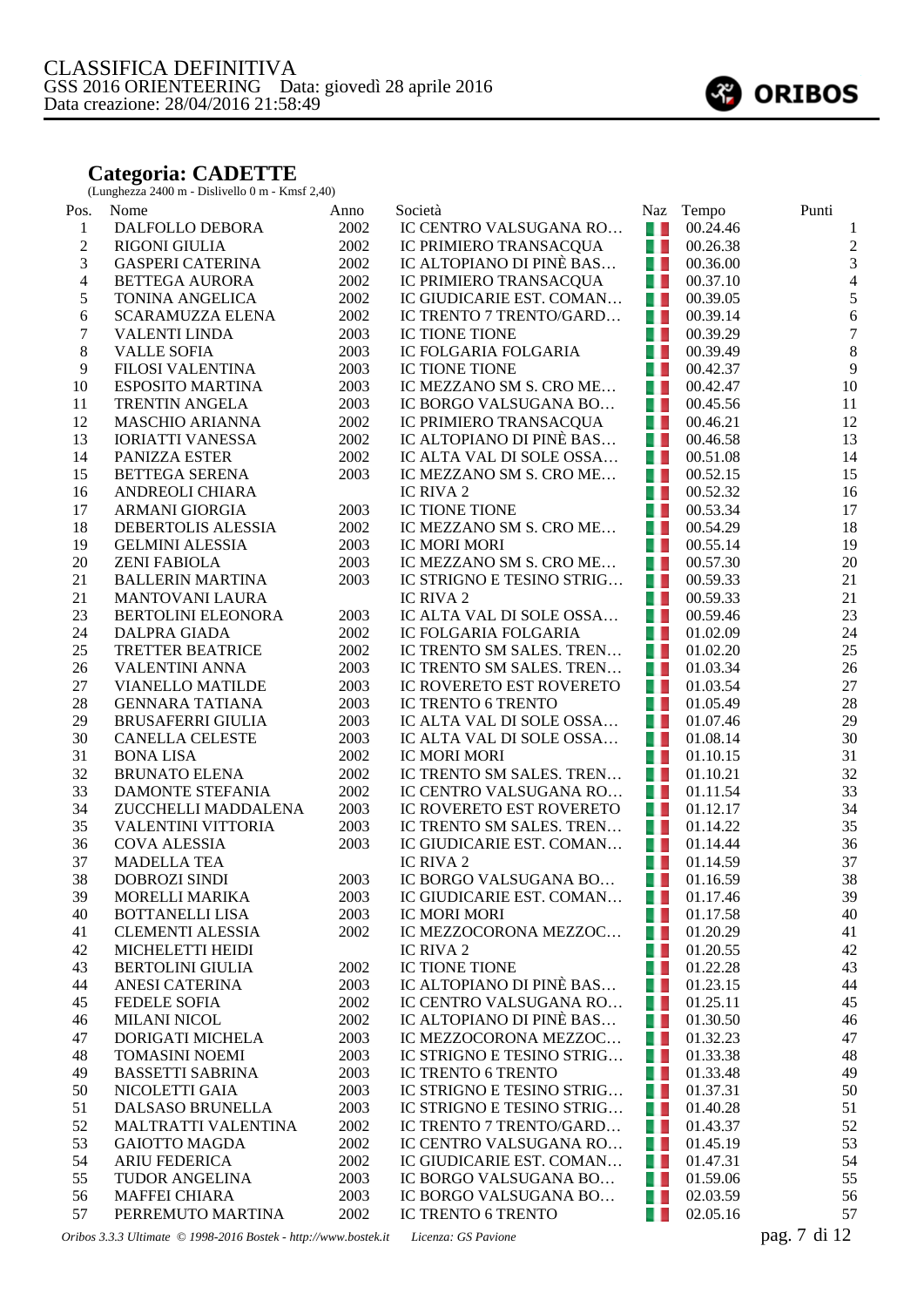

# ...Categoria: CADETTE

| 64 |
|----|
|    |
| 64 |
| 64 |
| 64 |
| 64 |
| 64 |
|    |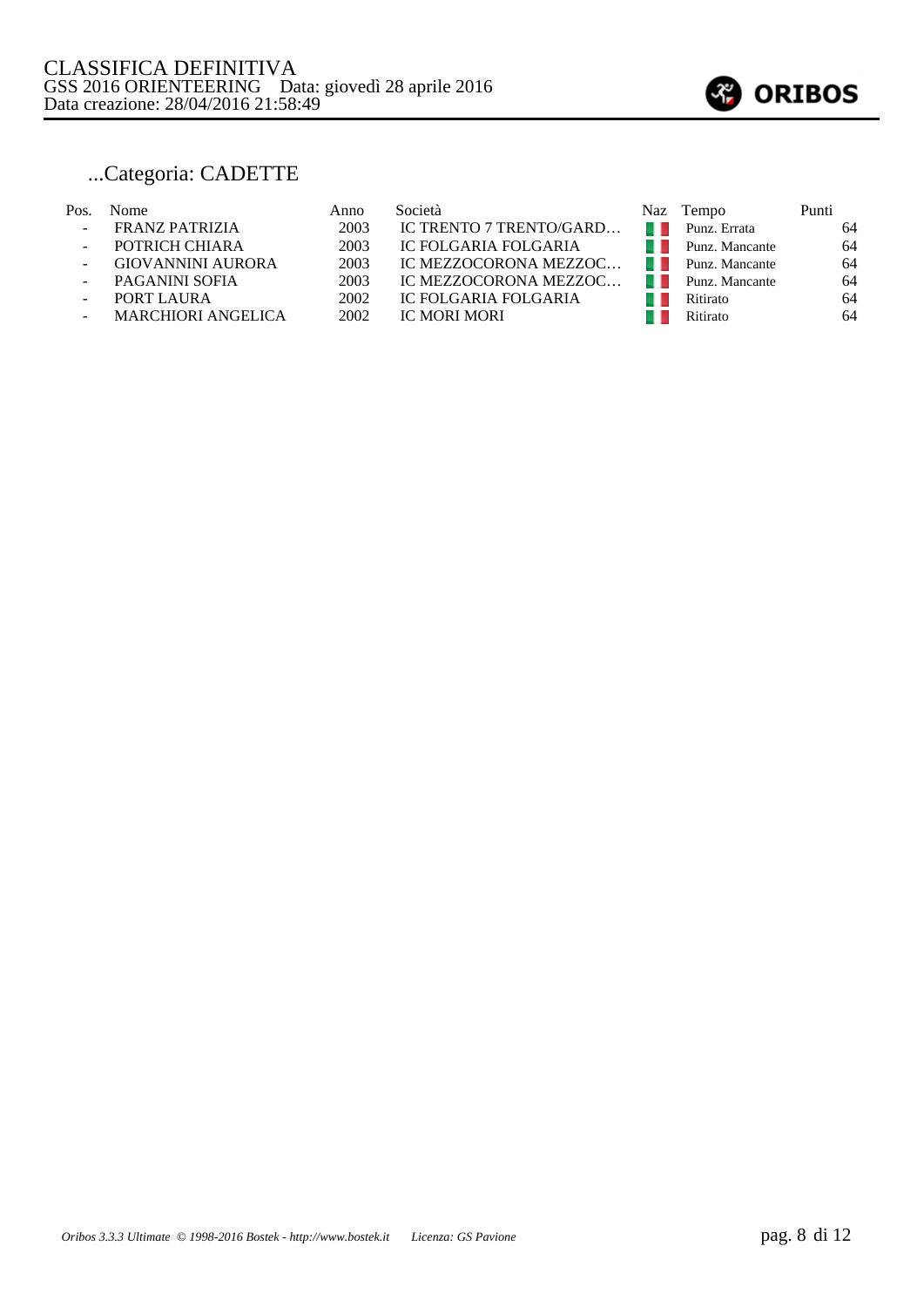#### **Categoria: RAGAZZI**

(Lunghezza 2100 m - Dislivello 0 m - Kmsf 2,10)

| Pos.                         | Nome                                                            | Anno         | Società                                |                | Naz Tempo      | Punti            |
|------------------------------|-----------------------------------------------------------------|--------------|----------------------------------------|----------------|----------------|------------------|
| $\mathbf{1}$                 | DE BONA DAVIDE                                                  | 2004         | IC PRIMIERO TRANSACQUA                 | $\blacksquare$ | 00.18.15       | $\mathbf{1}$     |
| $\boldsymbol{2}$             | <b>MANFROI TOMMASO</b>                                          | 2004         | IC MEZZANO SM S. CRO ME                | a. L           | 00.19.31       | $\overline{c}$   |
| 3                            | <b>GRISENTI LEONARDO</b>                                        | 2004         | IC ALTOPIANO DI PINÈ BAS               | 4 L            | 00.23.57       | $\mathfrak{Z}$   |
| $\overline{4}$               | MARTINATTI STEFANO                                              | 2004         | IC ALTOPIANO DI PINÈ BAS               | a. L           | 00.30.55       | $\overline{4}$   |
| 5                            | <b>BETTEGA ANTONIO</b>                                          | 2004         | IC PRIMIERO TRANSACQUA                 | a. L           | 00.31.13       | 5                |
| 6                            | REDOLFI MATTIA                                                  | 2004         | IC ALTA VAL DI SOLE OSSA               | 4 L            | 00.31.41       | $\overline{6}$   |
| $\tau$                       | MASSETTI CHRISTIAN                                              | 2004         | IC TIONE TIONE                         | 4 L            | 00.32.32       | $\overline{7}$   |
| $8\,$                        | PALESTRA FEDERICO                                               | 2004         | IC ROVERETO EST ROVERETO               | 4 L            | 00.36.48       | $\boldsymbol{8}$ |
| 9                            | <b>BORNANCINI NICOLO'</b>                                       | 2004         | IC MEZZANO SM S. CRO ME                | a. L           | 00.39.37       | $\overline{9}$   |
| $10\,$                       | <b>BEZZI MIRCO</b>                                              | 2004         | IC ALTA VAL DI SOLE OSSA               | a. L           | 00.39.53       | $10\,$           |
| 11                           | <b>BERTOLINI NICOLO'</b>                                        | 2004         | IC TIONE TIONE                         | 41             | 00.39.59       | 11               |
| 12                           | <b>LANZINI EMILIO</b>                                           | 2004         | IC FOLGARIA FOLGARIA                   | 41             | 00.44.15       | 12               |
| 13                           | <b>GIOVANNINI SAMUELE</b>                                       | 2004         | IC ALTOPIANO DI PINÈ BAS               | 4 L            | 00.44.16       | 13               |
| 14                           | <b>CONCI NATTIA</b>                                             | 2004         | IC TRENTO 6 TRENTO                     | a, L           | 00.44.24       | 14               |
| 15                           | NEROBUTTO ISAIA                                                 | 2004         | IC BORGO VALSUGANA BO                  | 4 L            | 00.45.12       | 15               |
| 16                           | DALLA SERRA CRISTIAN                                            | 2004         | IC ALTA VAL DI SOLE OSSA               | a. L           | 00.48.31       | 16               |
| 17                           | <b>GALAS SEBASTIANO</b>                                         |              | IC RIVA 2                              | a, L           | 00.49.05       | 17               |
| 18                           | POTRICH DAMIANO                                                 | 2004         | IC FOLGARIA FOLGARIA                   | 41             | 00.49.26       | 18               |
| 19                           | <b>BENEDETTI DYLAN</b>                                          | 2004         | IC MORI MORI                           | 4. L           | 00.50.09       | 19               |
| 20                           | <b>BONIARDI ALESSANDRO</b>                                      |              | IC RIVA 2                              | 41             | 00.50.27       | 20               |
| 21                           | <b>AGNOLIN GIANLUCA</b>                                         | 2004         | IC CENTRO VALSUGANA RO                 | a.             | 00.50.38       | 21               |
| 22                           | <b>BETTEGA MATTHEW</b>                                          | 2004         | IC PRIMIERO TRANSACQUA                 | a. L           | 00.51.06       | 22               |
| 23                           | <b>VIERO TOMMASO</b>                                            | 2004         | IC BORGO VALSUGANA BO                  | 4 L            | 00.52.17       | 23               |
| 24                           | <b>BOLNER FRANCESCO</b>                                         | 2004         | IC TRENTO SM SALES. TREN               | 41             | 00.53.18       | 24               |
| 25                           | FRANCESCHINI DANIELE                                            | 2004         | IC TRENTO SM SALES. TREN               | a. L           | 00.54.03       | 25               |
| 26                           | <b>MORA SIMONE</b>                                              |              | IC RIVA 2                              | a, L           | 00.55.04       | 26               |
| 27                           | <b>ADDEZI GABRIELE</b>                                          | 2004         | IC FOLGARIA FOLGARIA                   | a. L           | 00.55.51       | 27               |
| 28                           | <b>CHILOVI NICOLA</b>                                           | 2004         | IC MEZZOCORONA MEZZOC                  | 41             | 00.56.10       | 28               |
| 29                           | <b>MALFER FRANCESCO</b>                                         | 2004         | IC TRENTO SM SALES. TREN               | $\blacksquare$ | 00.58.15       | 29               |
| 30                           | <b>FURLINI ALESSIO</b>                                          | 2004         | IC GIUDICARIE EST. COMAN               | a, L           | 01.01.08       | 30               |
| 31                           | TRAVERSI MONTAN MICHE                                           | 2004         | IC ALTOPIANO DI PINÈ BAS               | 4 L            | 01.01.55       | 31               |
| 32                           | <b>CIOLA MARCO</b>                                              | 2004         | IC CENTRO VALSUGANA RO                 | a. L           | 01.02.01       | 32               |
| 33                           |                                                                 | 2004         | IC STRIGNO E TESINO STRIG              | 41             | 01.02.11       | 33               |
| 34                           | SPAGOLLA MATTIA<br>DONATI TOMMASO                               | 2004         | IC GIUDICARIE EST. COMAN               | a. L           | 01.02.16       | 34               |
| 35                           | LUCIAN FABRIZIO N                                               | 2004         | IC MEZZANO SM S. CRO ME                | a, L           | 01.02.30       | 35               |
|                              |                                                                 |              |                                        |                |                |                  |
| 36                           | <b>CIAGHI DANIEL</b>                                            | 2004<br>2004 | IC MORI MORI<br>IC PRIMIERO TRANSACQUA | 4 L            | 01.04.06       | 36               |
| 37                           | <b>GAIO EMANUELE</b>                                            |              |                                        | 4. L           | 01.04.08       | 37               |
| 38                           | SALVADORI GABRIELE                                              | 2004         | <b>IC TIONE TIONE</b>                  | $\blacksquare$ | 01.08.59       | 38               |
| 39                           | <b>GAZZINI GABRIELE</b>                                         | 2004         | IC ROVERETO EST ROVERETO   01.13.48    |                |                | 39               |
| 40                           | <b>FRIZZI CRISTIAN</b>                                          |              | IC RIVA 2                              | . .            | 01.19.15       | 40               |
| 41                           | ZANABONI ANDREA                                                 | 2004         | IC GIUDICARIE EST. COMAN               | w              | 01.20.02       | 41               |
| 42                           | <b>GIRARDON NICOLA</b>                                          | 2004         | IC STRIGNO E TESINO STRIG              | u L            | 01.35.40       | 42               |
| 43                           | DEFANT GABRIELE                                                 | 2004         | IC TRENTO 6 TRENTO                     | w              | 01.38.34       | 43               |
| 44                           | <b>VETTORI MATTEO</b>                                           | 2004         | <b>IC MORI MORI</b>                    | w              | 01.45.19       | 44               |
| 45                           | <b>VULTAGGIO ALBERTO</b>                                        | 2004         | <b>IC TIONE TIONE</b>                  | 41             | 01.50.36       | 45               |
| $\Box$                       | <b>GASPERINI MIRKO</b>                                          | 2004         | IC BORGO VALSUGANA BO                  | a. L           | Punz. Errata   | 61               |
| $\qquad \qquad \blacksquare$ | TOMASELLI GIANLUCA                                              | 2004         | IC STRIGNO E TESINO STRIG              | w              | Punz. Errata   | 61               |
| $\overline{\phantom{a}}$     | <b>GAVRILIUC FRANCESCO</b>                                      | 2004         | IC TRENTO 7 TRENTO/GARD                | 41             | Punz. Errata   | 61               |
| $\overline{\phantom{a}}$     | <b>ZOTTELE MATTEO</b>                                           | 2004         | IC CENTRO VALSUGANA RO                 | 41             | Punz. Errata   | 61               |
| $\overline{\phantom{0}}$     | <b>MATTEI FRANCESCO</b>                                         | 2004         | IC TRENTO SM SALES. TREN               | w              | Punz. Errata   | 61               |
| $\qquad \qquad \blacksquare$ | RADOVIC LAZAR                                                   | 2004         | IC ROVERETO EST ROVERETO               | 4. L           | Punz. Errata   | 61               |
| $\overline{\phantom{a}}$     | <b>CORSANO DAVIDE</b>                                           | 2004         | IC MEZZOCORONA MEZZOC                  | 41             | Punz. Errata   | 61               |
| $\blacksquare$               | ROPELATO MIRKO                                                  | 2004         | IC CENTRO VALSUGANA RO                 | 41             | Punz. Errata   | 61               |
| $\overline{\phantom{m}}$     | LORENZINI TOMMASO                                               | 2004         | IC MORI MORI                           | w              | Punz. Errata   | 61               |
| $\overline{\phantom{a}}$     | PACHER EMILIO                                                   | 2004         | IC FOLGARIA FOLGARIA                   | 41             | Punz. Mancante | 61               |
| $\overline{\phantom{a}}$     | <b>SMIDER SIMONE</b>                                            | 2004         | IC CENTRO VALSUGANA RO                 | a ka           | Punz. Mancante | 61               |
| $\blacksquare$               | <b>TORGHELE GIORGIO</b>                                         | 2004         | IC STRIGNO E TESINO STRIG              | . .            | Punz. Mancante | 61               |
|                              | Oribos 3.3.3 Ultimate © 1998-2016 Bostek - http://www.bostek.it |              | Licenza: GS Pavione                    |                |                | pag. 9 di 12     |

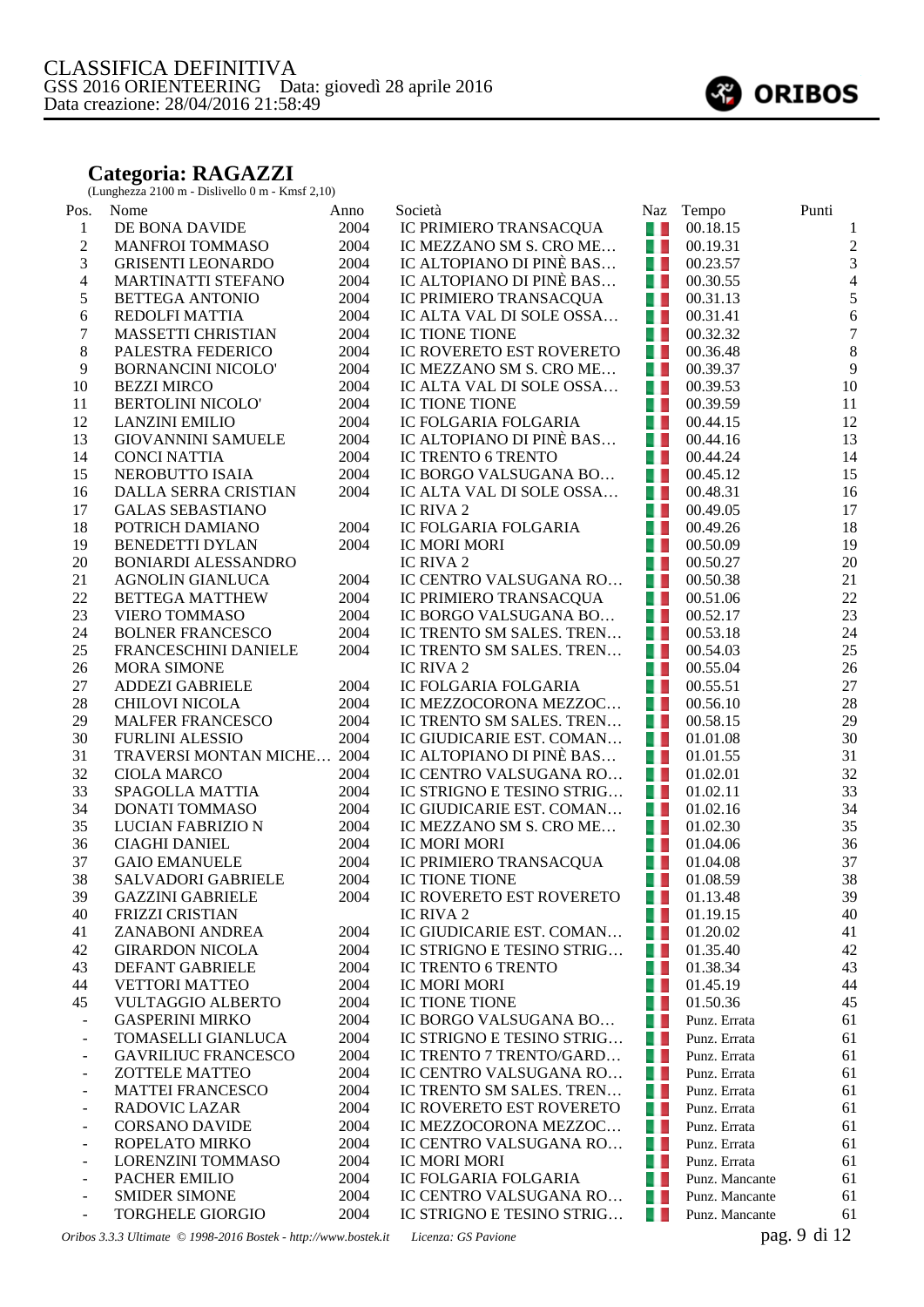

## ...Categoria: RAGAZZI

- 
- ORSEGA MASSIMILIA 2004 IC MEZZANO SM S. CRO ME… PUNARESI ANDREA IC RIVA 2
	-
- 
- BARESI ANDREA IC RIVA 2<br>- MICH ALEX 2004 IC ALTA VAL DI SOLE OSSA...
- MICH ALEX 2004 IC ALTA VAL DI SOLE OSSA...

| Pos. | Nome                | Anno | Società                  | Naz | Tempo          | Punti |
|------|---------------------|------|--------------------------|-----|----------------|-------|
|      | - ORSEGA MASSIMILIA | 2004 | IC MEZZANO SM S. CRO ME  |     | Punz. Mancante | 61    |
|      | BARESI ANDREA       |      | IC RIVA 2                |     | Punz. Mancante | 61    |
|      | <b>MICH ALEX</b>    | 2004 | IC ALTA VAL DI SOLE OSSA |     | Ritirato       | 61    |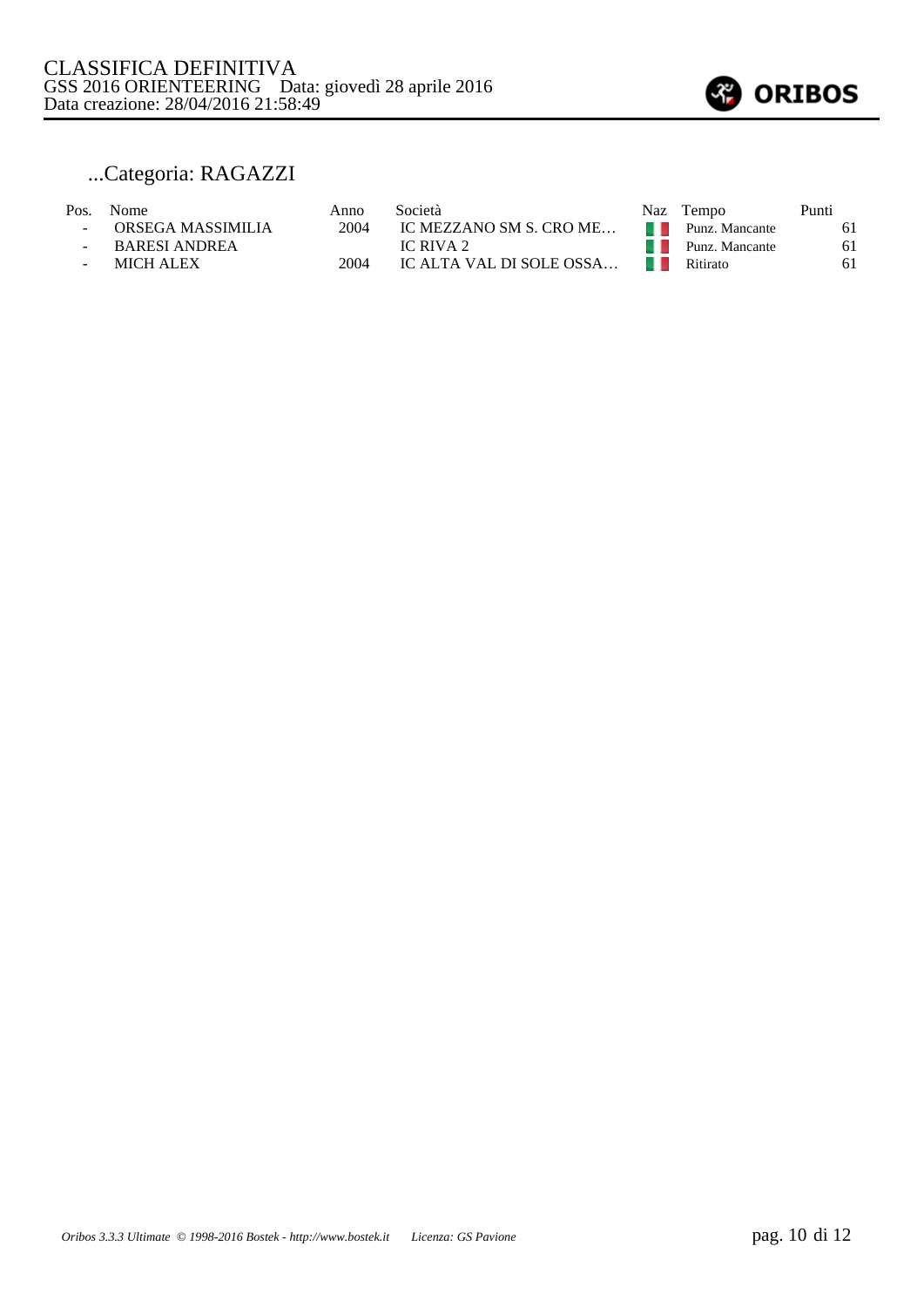#### **Categoria: RAGAZZE**

(Lunghezza 2000 m - Dislivello 0 m - Kmsf 2,00)

| <b>GAIO RACHELE</b><br>2004<br>IC PRIMIERO TRANSACQUA<br>a L<br>00.17.01<br>$\mathbf{1}$<br>$\mathbf{1}$<br>$\overline{2}$<br>2004<br>$\sqrt{2}$<br>IC PRIMIERO TRANSACQUA<br>A.<br>00.21.36<br><b>SIMION ESTER</b><br>$\overline{3}$<br>3<br>IC MEZZANO SM S. CRO ME<br>2004<br>4. L<br>00.26.39<br><b>GAIO MARIA</b><br>$\overline{4}$<br>$\overline{4}$<br>41<br>2004<br>IC PRIMIERO TRANSACQUA<br>00.28.25<br>NICOL RIZ<br>$\sqrt{5}$<br>5<br>IC STRIGNO E TESINO STRIG<br>2004<br>$\blacksquare$<br>00.29.57<br><b>BUFFALISA</b><br>6<br>6<br>2004<br>u L<br>PREDELLI ILARIA<br>IC TRENTO SM SALES. TREN<br>00.31.09<br>$\boldsymbol{7}$<br>$\tau$<br>2004<br>KALTENAUSER JESSICA<br>IC PRIMIERO TRANSACQUA<br>41<br>00.31.45<br>$\,8\,$<br>$8\,$<br>2004<br>IC ALTOPIANO DI PINÈ BAS<br>41<br><b>IORIATTI SOFIA</b><br>00.32.21<br>9<br>$\overline{9}$<br>2004<br>IC ALTOPIANO DI PINÈ BAS<br>a L<br><b>BERNARDI ALESSIA</b><br>00.33.10<br>10<br>10<br>2004<br>41<br><b>BAZZOLI ANNALISA</b><br>IC TIONE TIONE<br>00.33.14<br>IC MEZZANO SM S. CRO ME<br>11<br>2004<br>a L<br>11<br><b>SACCHET AURORA</b><br>00.33.54<br>12<br>a L<br>12<br>2004<br><b>GILLI SARA</b><br>IC TRENTO 7 TRENTO/GARD<br>00.35.03<br>13<br>2004<br>IC GIUDICARIE EST. COMAN<br>$\blacksquare$<br>13<br>KARNAUKHOVA MARHAR<br>00.36.11<br>14<br>14<br>MANTOVANI MICHELA<br>IC RIVA 2<br>41<br>00.36.18<br>15<br>15<br>2004<br>LUCIAN AURORA<br>IC MEZZANO SM S. CRO ME<br>a. L<br>00.36.52<br>16<br>2004<br>IC TRENTO 7 TRENTO/GARD<br>u.<br>16<br>PEGORETTI VIOLA<br>00.37.02<br>17<br>2004<br>17<br>$\blacksquare$<br>ZANONI CARLOTTA<br>IC GIUDICARIE EST. COMAN<br>00.37.14<br>2004<br>18<br><b>IC MORI MORI</b><br>41<br>18<br>MANZANA CAMILLA<br>00.40.07<br>IC GIUDICARIE EST. COMAN<br>19<br>2004<br>a L<br>19<br><b>FESTI MARTINA</b><br>00.40.13<br>IC ALTOPIANO DI PINÈ BAS<br>20<br>2004<br>a L<br>00.43.53<br>20<br><b>FEDEL ARIANNA</b><br>21<br>2004<br>IC CENTRO VALSUGANA RO<br>a L<br>21<br><b>RODA YLENIA</b><br>00.47.36<br>22<br>22<br>2004<br>IC ALTA VAL DI SOLE OSSA<br>41<br>DELPERO GIOIA<br>00.48.18<br>23<br>23<br>2004<br><b>GOZZER SERENA</b><br>IC CENTRO VALSUGANA RO<br>41<br>00.51.37<br>24<br>2004<br>41<br>24<br>BERTOLINI ALESSANDRA<br>IC TIONE TIONE<br>00.52.02<br>25<br>25<br>2004<br>a. L<br><b>SETTILI GIULIA</b><br>IC TIONE TIONE<br>00.53.13<br>26<br>2004<br>a, L<br>26<br>PEDRON SILVIA<br>IC FOLGARIA FOLGARIA<br>00.55.01<br>27<br>2004<br>IC BORGO VALSUGANA BO<br>a L<br>27<br><b>BATTISTI ANGELICA</b><br>00.58.05<br>28<br>$28\,$<br>2004<br>A.<br>01.00.21<br>REBESCHINI ANNALISA<br>IC FOLGARIA FOLGARIA<br>IC STRIGNO E TESINO STRIG<br>29<br>29<br>2004<br>41<br><b>BALDI SELENE</b><br>01.00.31<br>30<br>30<br>2004<br>IC MEZZOCORONA MEZZOC<br>$\blacksquare$<br><b>CHINI ELISA</b><br>01.01.00<br>31<br>31<br>2004<br>- 1<br>PANIZZA GELSOMINA<br>IC ALTA VAL DI SOLE OSSA<br>01.01.03<br>32<br>2004<br>32<br>IC ROVERETO EST ROVERETO<br>u.<br>ZAGO ANGELA<br>01.03.54<br>33<br>33<br>2004<br>u.<br><b>HALLIDRI EMI</b><br>IC ROVERETO EST ROVERETO<br>01.04.32<br>34<br>34<br>2004<br>41<br><b>MANFREDI TAMILA</b><br>IC MORI MORI<br>01.04.57<br>35<br>35<br>2004<br>IC ALTOPIANO DI PINÈ BAS<br>a. L<br><b>AVI GIULIA</b><br>01.05.38<br>36<br>2004<br>40<br>FRANCHINI ILARIA<br>IC ROVERETO EST ROVERETO<br>36<br>01.06.31<br>37<br>2004<br>41<br>37<br>RODA ARIANNA<br>IC CENTRO VALSUGANA RO<br>01.06.58<br>38<br>38<br>2004<br>$\blacksquare$<br><b>BERTOLDI ELEONORA</b><br>IC FOLGARIA FOLGARIA<br>01.07.00<br>39<br>39<br>2004<br>IC ROVERETO EST ROVERETO <b>1</b> 01.07.32<br><b>DUCA SARA</b><br>40<br>DALLACQUA ANNA<br>2004<br>IC STRIGNO E TESINO STRIG<br>01.08.40<br>40<br>. .<br>2004<br>41<br><b>VETTORAZZI GAIA</b><br>IC FOLGARIA FOLGARIA<br>01.09.20<br>41<br>w<br>42<br>2004<br>IC TRENTO 6 TRENTO<br>42<br><b>SULAJ PAULA</b><br>01.10.15<br>w<br>43<br><b>MARSIGLIA EMILY</b><br>IC RIVA 2<br>01.11.07<br>43<br>w<br>44<br>FRARE ANGELICA<br>2004<br>IC CENTRO VALSUGANA RO<br>w<br>44<br>01.13.56<br>45<br><b>BROCCHETTI EVELYN</b><br>IC RIVA 2<br>45<br>w<br>01.15.05<br>46<br><b>GHEZZI GIADA</b><br>2004<br>IC TIONE TIONE<br>01.15.09<br>46<br>w<br>47<br>DANDREA GINEVRA<br>47<br>2004<br>IC BORGO VALSUGANA BO<br>41<br>01.21.14<br>48<br>41<br>MOTTES SELENE<br>2004<br>IC TRENTO 6 TRENTO<br>48<br>01.26.09<br>49<br>2004<br>IC BORGO VALSUGANA BO<br>W<br>49<br>CASAGRANDA ANDREA<br>01.26.17<br>50<br>2004<br>IC GIUDICARIE EST. COMAN<br>50<br>PASINO GIORGIA<br>w<br>01.34.47<br>51<br>2004<br>51<br><b>SILVESTRI SVEVA</b><br>IC ALTA VAL DI SOLE OSSA<br>41<br>01.35.49<br>52<br>LAGO ALESSANDRA<br>2004<br>IC TRENTO SM SALES. TREN<br>41<br>52<br>01.37.08<br>DEGASPERI MARTINA<br>2004<br>IC MORI MORI<br>41<br>63<br>Punz. Errata<br>$\overline{\phantom{a}}$<br>PASQUAZZO FIAMMA<br>2004<br>IC STRIGNO E TESINO STRIG<br>41<br>63<br>Punz. Errata<br>$\overline{\phantom{0}}$<br>WEITHALER VALERIA N.<br>IC RIVA 2<br>63<br>41<br>Punz. Errata<br>$\overline{\phantom{a}}$<br><b>GOBBER YLENIA</b><br>2004<br>IC MEZZANO SM S. CRO ME<br>63<br>- 1<br>Punz. Mancante<br>$\overline{\phantom{m}}$<br><b>COSI SOFIA</b><br>2004<br>IC TRENTO SM SALES. TREN<br>w<br>63<br>Punz. Mancante<br>$\frac{1}{2}$<br>pag. 11 di 12<br>Oribos 3.3.3 Ultimate © 1998-2016 Bostek - http://www.bostek.it<br>Licenza: GS Pavione | Pos. | Nome | Anno | Società | Naz Tempo | Punti |
|-------------------------------------------------------------------------------------------------------------------------------------------------------------------------------------------------------------------------------------------------------------------------------------------------------------------------------------------------------------------------------------------------------------------------------------------------------------------------------------------------------------------------------------------------------------------------------------------------------------------------------------------------------------------------------------------------------------------------------------------------------------------------------------------------------------------------------------------------------------------------------------------------------------------------------------------------------------------------------------------------------------------------------------------------------------------------------------------------------------------------------------------------------------------------------------------------------------------------------------------------------------------------------------------------------------------------------------------------------------------------------------------------------------------------------------------------------------------------------------------------------------------------------------------------------------------------------------------------------------------------------------------------------------------------------------------------------------------------------------------------------------------------------------------------------------------------------------------------------------------------------------------------------------------------------------------------------------------------------------------------------------------------------------------------------------------------------------------------------------------------------------------------------------------------------------------------------------------------------------------------------------------------------------------------------------------------------------------------------------------------------------------------------------------------------------------------------------------------------------------------------------------------------------------------------------------------------------------------------------------------------------------------------------------------------------------------------------------------------------------------------------------------------------------------------------------------------------------------------------------------------------------------------------------------------------------------------------------------------------------------------------------------------------------------------------------------------------------------------------------------------------------------------------------------------------------------------------------------------------------------------------------------------------------------------------------------------------------------------------------------------------------------------------------------------------------------------------------------------------------------------------------------------------------------------------------------------------------------------------------------------------------------------------------------------------------------------------------------------------------------------------------------------------------------------------------------------------------------------------------------------------------------------------------------------------------------------------------------------------------------------------------------------------------------------------------------------------------------------------------------------------------------------------------------------------------------------------------------------------------------------------------------------------------------------------------------------------------------------------------------------------------------------------------------------------------------------------------------------------------------------------------------------------------------------------------------------------------------------------------------------------------------------------------------------------------------------------------------------------------------------------------------------------------------------------------------------------------------------------------------------------------------------------------------------------------------------------------------------------------------------------------------------------------------------------------------------------------------------------------------------------------------------------------------------------------------------------------------------------------------------------------------------------------------------------------------------------------------------------------------------------------------------------------|------|------|------|---------|-----------|-------|
|                                                                                                                                                                                                                                                                                                                                                                                                                                                                                                                                                                                                                                                                                                                                                                                                                                                                                                                                                                                                                                                                                                                                                                                                                                                                                                                                                                                                                                                                                                                                                                                                                                                                                                                                                                                                                                                                                                                                                                                                                                                                                                                                                                                                                                                                                                                                                                                                                                                                                                                                                                                                                                                                                                                                                                                                                                                                                                                                                                                                                                                                                                                                                                                                                                                                                                                                                                                                                                                                                                                                                                                                                                                                                                                                                                                                                                                                                                                                                                                                                                                                                                                                                                                                                                                                                                                                                                                                                                                                                                                                                                                                                                                                                                                                                                                                                                                                                                                                                                                                                                                                                                                                                                                                                                                                                                                                                                                                                   |      |      |      |         |           |       |
|                                                                                                                                                                                                                                                                                                                                                                                                                                                                                                                                                                                                                                                                                                                                                                                                                                                                                                                                                                                                                                                                                                                                                                                                                                                                                                                                                                                                                                                                                                                                                                                                                                                                                                                                                                                                                                                                                                                                                                                                                                                                                                                                                                                                                                                                                                                                                                                                                                                                                                                                                                                                                                                                                                                                                                                                                                                                                                                                                                                                                                                                                                                                                                                                                                                                                                                                                                                                                                                                                                                                                                                                                                                                                                                                                                                                                                                                                                                                                                                                                                                                                                                                                                                                                                                                                                                                                                                                                                                                                                                                                                                                                                                                                                                                                                                                                                                                                                                                                                                                                                                                                                                                                                                                                                                                                                                                                                                                                   |      |      |      |         |           |       |
|                                                                                                                                                                                                                                                                                                                                                                                                                                                                                                                                                                                                                                                                                                                                                                                                                                                                                                                                                                                                                                                                                                                                                                                                                                                                                                                                                                                                                                                                                                                                                                                                                                                                                                                                                                                                                                                                                                                                                                                                                                                                                                                                                                                                                                                                                                                                                                                                                                                                                                                                                                                                                                                                                                                                                                                                                                                                                                                                                                                                                                                                                                                                                                                                                                                                                                                                                                                                                                                                                                                                                                                                                                                                                                                                                                                                                                                                                                                                                                                                                                                                                                                                                                                                                                                                                                                                                                                                                                                                                                                                                                                                                                                                                                                                                                                                                                                                                                                                                                                                                                                                                                                                                                                                                                                                                                                                                                                                                   |      |      |      |         |           |       |
|                                                                                                                                                                                                                                                                                                                                                                                                                                                                                                                                                                                                                                                                                                                                                                                                                                                                                                                                                                                                                                                                                                                                                                                                                                                                                                                                                                                                                                                                                                                                                                                                                                                                                                                                                                                                                                                                                                                                                                                                                                                                                                                                                                                                                                                                                                                                                                                                                                                                                                                                                                                                                                                                                                                                                                                                                                                                                                                                                                                                                                                                                                                                                                                                                                                                                                                                                                                                                                                                                                                                                                                                                                                                                                                                                                                                                                                                                                                                                                                                                                                                                                                                                                                                                                                                                                                                                                                                                                                                                                                                                                                                                                                                                                                                                                                                                                                                                                                                                                                                                                                                                                                                                                                                                                                                                                                                                                                                                   |      |      |      |         |           |       |
|                                                                                                                                                                                                                                                                                                                                                                                                                                                                                                                                                                                                                                                                                                                                                                                                                                                                                                                                                                                                                                                                                                                                                                                                                                                                                                                                                                                                                                                                                                                                                                                                                                                                                                                                                                                                                                                                                                                                                                                                                                                                                                                                                                                                                                                                                                                                                                                                                                                                                                                                                                                                                                                                                                                                                                                                                                                                                                                                                                                                                                                                                                                                                                                                                                                                                                                                                                                                                                                                                                                                                                                                                                                                                                                                                                                                                                                                                                                                                                                                                                                                                                                                                                                                                                                                                                                                                                                                                                                                                                                                                                                                                                                                                                                                                                                                                                                                                                                                                                                                                                                                                                                                                                                                                                                                                                                                                                                                                   |      |      |      |         |           |       |
|                                                                                                                                                                                                                                                                                                                                                                                                                                                                                                                                                                                                                                                                                                                                                                                                                                                                                                                                                                                                                                                                                                                                                                                                                                                                                                                                                                                                                                                                                                                                                                                                                                                                                                                                                                                                                                                                                                                                                                                                                                                                                                                                                                                                                                                                                                                                                                                                                                                                                                                                                                                                                                                                                                                                                                                                                                                                                                                                                                                                                                                                                                                                                                                                                                                                                                                                                                                                                                                                                                                                                                                                                                                                                                                                                                                                                                                                                                                                                                                                                                                                                                                                                                                                                                                                                                                                                                                                                                                                                                                                                                                                                                                                                                                                                                                                                                                                                                                                                                                                                                                                                                                                                                                                                                                                                                                                                                                                                   |      |      |      |         |           |       |
|                                                                                                                                                                                                                                                                                                                                                                                                                                                                                                                                                                                                                                                                                                                                                                                                                                                                                                                                                                                                                                                                                                                                                                                                                                                                                                                                                                                                                                                                                                                                                                                                                                                                                                                                                                                                                                                                                                                                                                                                                                                                                                                                                                                                                                                                                                                                                                                                                                                                                                                                                                                                                                                                                                                                                                                                                                                                                                                                                                                                                                                                                                                                                                                                                                                                                                                                                                                                                                                                                                                                                                                                                                                                                                                                                                                                                                                                                                                                                                                                                                                                                                                                                                                                                                                                                                                                                                                                                                                                                                                                                                                                                                                                                                                                                                                                                                                                                                                                                                                                                                                                                                                                                                                                                                                                                                                                                                                                                   |      |      |      |         |           |       |
|                                                                                                                                                                                                                                                                                                                                                                                                                                                                                                                                                                                                                                                                                                                                                                                                                                                                                                                                                                                                                                                                                                                                                                                                                                                                                                                                                                                                                                                                                                                                                                                                                                                                                                                                                                                                                                                                                                                                                                                                                                                                                                                                                                                                                                                                                                                                                                                                                                                                                                                                                                                                                                                                                                                                                                                                                                                                                                                                                                                                                                                                                                                                                                                                                                                                                                                                                                                                                                                                                                                                                                                                                                                                                                                                                                                                                                                                                                                                                                                                                                                                                                                                                                                                                                                                                                                                                                                                                                                                                                                                                                                                                                                                                                                                                                                                                                                                                                                                                                                                                                                                                                                                                                                                                                                                                                                                                                                                                   |      |      |      |         |           |       |
|                                                                                                                                                                                                                                                                                                                                                                                                                                                                                                                                                                                                                                                                                                                                                                                                                                                                                                                                                                                                                                                                                                                                                                                                                                                                                                                                                                                                                                                                                                                                                                                                                                                                                                                                                                                                                                                                                                                                                                                                                                                                                                                                                                                                                                                                                                                                                                                                                                                                                                                                                                                                                                                                                                                                                                                                                                                                                                                                                                                                                                                                                                                                                                                                                                                                                                                                                                                                                                                                                                                                                                                                                                                                                                                                                                                                                                                                                                                                                                                                                                                                                                                                                                                                                                                                                                                                                                                                                                                                                                                                                                                                                                                                                                                                                                                                                                                                                                                                                                                                                                                                                                                                                                                                                                                                                                                                                                                                                   |      |      |      |         |           |       |
|                                                                                                                                                                                                                                                                                                                                                                                                                                                                                                                                                                                                                                                                                                                                                                                                                                                                                                                                                                                                                                                                                                                                                                                                                                                                                                                                                                                                                                                                                                                                                                                                                                                                                                                                                                                                                                                                                                                                                                                                                                                                                                                                                                                                                                                                                                                                                                                                                                                                                                                                                                                                                                                                                                                                                                                                                                                                                                                                                                                                                                                                                                                                                                                                                                                                                                                                                                                                                                                                                                                                                                                                                                                                                                                                                                                                                                                                                                                                                                                                                                                                                                                                                                                                                                                                                                                                                                                                                                                                                                                                                                                                                                                                                                                                                                                                                                                                                                                                                                                                                                                                                                                                                                                                                                                                                                                                                                                                                   |      |      |      |         |           |       |
|                                                                                                                                                                                                                                                                                                                                                                                                                                                                                                                                                                                                                                                                                                                                                                                                                                                                                                                                                                                                                                                                                                                                                                                                                                                                                                                                                                                                                                                                                                                                                                                                                                                                                                                                                                                                                                                                                                                                                                                                                                                                                                                                                                                                                                                                                                                                                                                                                                                                                                                                                                                                                                                                                                                                                                                                                                                                                                                                                                                                                                                                                                                                                                                                                                                                                                                                                                                                                                                                                                                                                                                                                                                                                                                                                                                                                                                                                                                                                                                                                                                                                                                                                                                                                                                                                                                                                                                                                                                                                                                                                                                                                                                                                                                                                                                                                                                                                                                                                                                                                                                                                                                                                                                                                                                                                                                                                                                                                   |      |      |      |         |           |       |
|                                                                                                                                                                                                                                                                                                                                                                                                                                                                                                                                                                                                                                                                                                                                                                                                                                                                                                                                                                                                                                                                                                                                                                                                                                                                                                                                                                                                                                                                                                                                                                                                                                                                                                                                                                                                                                                                                                                                                                                                                                                                                                                                                                                                                                                                                                                                                                                                                                                                                                                                                                                                                                                                                                                                                                                                                                                                                                                                                                                                                                                                                                                                                                                                                                                                                                                                                                                                                                                                                                                                                                                                                                                                                                                                                                                                                                                                                                                                                                                                                                                                                                                                                                                                                                                                                                                                                                                                                                                                                                                                                                                                                                                                                                                                                                                                                                                                                                                                                                                                                                                                                                                                                                                                                                                                                                                                                                                                                   |      |      |      |         |           |       |
|                                                                                                                                                                                                                                                                                                                                                                                                                                                                                                                                                                                                                                                                                                                                                                                                                                                                                                                                                                                                                                                                                                                                                                                                                                                                                                                                                                                                                                                                                                                                                                                                                                                                                                                                                                                                                                                                                                                                                                                                                                                                                                                                                                                                                                                                                                                                                                                                                                                                                                                                                                                                                                                                                                                                                                                                                                                                                                                                                                                                                                                                                                                                                                                                                                                                                                                                                                                                                                                                                                                                                                                                                                                                                                                                                                                                                                                                                                                                                                                                                                                                                                                                                                                                                                                                                                                                                                                                                                                                                                                                                                                                                                                                                                                                                                                                                                                                                                                                                                                                                                                                                                                                                                                                                                                                                                                                                                                                                   |      |      |      |         |           |       |
|                                                                                                                                                                                                                                                                                                                                                                                                                                                                                                                                                                                                                                                                                                                                                                                                                                                                                                                                                                                                                                                                                                                                                                                                                                                                                                                                                                                                                                                                                                                                                                                                                                                                                                                                                                                                                                                                                                                                                                                                                                                                                                                                                                                                                                                                                                                                                                                                                                                                                                                                                                                                                                                                                                                                                                                                                                                                                                                                                                                                                                                                                                                                                                                                                                                                                                                                                                                                                                                                                                                                                                                                                                                                                                                                                                                                                                                                                                                                                                                                                                                                                                                                                                                                                                                                                                                                                                                                                                                                                                                                                                                                                                                                                                                                                                                                                                                                                                                                                                                                                                                                                                                                                                                                                                                                                                                                                                                                                   |      |      |      |         |           |       |
|                                                                                                                                                                                                                                                                                                                                                                                                                                                                                                                                                                                                                                                                                                                                                                                                                                                                                                                                                                                                                                                                                                                                                                                                                                                                                                                                                                                                                                                                                                                                                                                                                                                                                                                                                                                                                                                                                                                                                                                                                                                                                                                                                                                                                                                                                                                                                                                                                                                                                                                                                                                                                                                                                                                                                                                                                                                                                                                                                                                                                                                                                                                                                                                                                                                                                                                                                                                                                                                                                                                                                                                                                                                                                                                                                                                                                                                                                                                                                                                                                                                                                                                                                                                                                                                                                                                                                                                                                                                                                                                                                                                                                                                                                                                                                                                                                                                                                                                                                                                                                                                                                                                                                                                                                                                                                                                                                                                                                   |      |      |      |         |           |       |
|                                                                                                                                                                                                                                                                                                                                                                                                                                                                                                                                                                                                                                                                                                                                                                                                                                                                                                                                                                                                                                                                                                                                                                                                                                                                                                                                                                                                                                                                                                                                                                                                                                                                                                                                                                                                                                                                                                                                                                                                                                                                                                                                                                                                                                                                                                                                                                                                                                                                                                                                                                                                                                                                                                                                                                                                                                                                                                                                                                                                                                                                                                                                                                                                                                                                                                                                                                                                                                                                                                                                                                                                                                                                                                                                                                                                                                                                                                                                                                                                                                                                                                                                                                                                                                                                                                                                                                                                                                                                                                                                                                                                                                                                                                                                                                                                                                                                                                                                                                                                                                                                                                                                                                                                                                                                                                                                                                                                                   |      |      |      |         |           |       |
|                                                                                                                                                                                                                                                                                                                                                                                                                                                                                                                                                                                                                                                                                                                                                                                                                                                                                                                                                                                                                                                                                                                                                                                                                                                                                                                                                                                                                                                                                                                                                                                                                                                                                                                                                                                                                                                                                                                                                                                                                                                                                                                                                                                                                                                                                                                                                                                                                                                                                                                                                                                                                                                                                                                                                                                                                                                                                                                                                                                                                                                                                                                                                                                                                                                                                                                                                                                                                                                                                                                                                                                                                                                                                                                                                                                                                                                                                                                                                                                                                                                                                                                                                                                                                                                                                                                                                                                                                                                                                                                                                                                                                                                                                                                                                                                                                                                                                                                                                                                                                                                                                                                                                                                                                                                                                                                                                                                                                   |      |      |      |         |           |       |
|                                                                                                                                                                                                                                                                                                                                                                                                                                                                                                                                                                                                                                                                                                                                                                                                                                                                                                                                                                                                                                                                                                                                                                                                                                                                                                                                                                                                                                                                                                                                                                                                                                                                                                                                                                                                                                                                                                                                                                                                                                                                                                                                                                                                                                                                                                                                                                                                                                                                                                                                                                                                                                                                                                                                                                                                                                                                                                                                                                                                                                                                                                                                                                                                                                                                                                                                                                                                                                                                                                                                                                                                                                                                                                                                                                                                                                                                                                                                                                                                                                                                                                                                                                                                                                                                                                                                                                                                                                                                                                                                                                                                                                                                                                                                                                                                                                                                                                                                                                                                                                                                                                                                                                                                                                                                                                                                                                                                                   |      |      |      |         |           |       |
|                                                                                                                                                                                                                                                                                                                                                                                                                                                                                                                                                                                                                                                                                                                                                                                                                                                                                                                                                                                                                                                                                                                                                                                                                                                                                                                                                                                                                                                                                                                                                                                                                                                                                                                                                                                                                                                                                                                                                                                                                                                                                                                                                                                                                                                                                                                                                                                                                                                                                                                                                                                                                                                                                                                                                                                                                                                                                                                                                                                                                                                                                                                                                                                                                                                                                                                                                                                                                                                                                                                                                                                                                                                                                                                                                                                                                                                                                                                                                                                                                                                                                                                                                                                                                                                                                                                                                                                                                                                                                                                                                                                                                                                                                                                                                                                                                                                                                                                                                                                                                                                                                                                                                                                                                                                                                                                                                                                                                   |      |      |      |         |           |       |
|                                                                                                                                                                                                                                                                                                                                                                                                                                                                                                                                                                                                                                                                                                                                                                                                                                                                                                                                                                                                                                                                                                                                                                                                                                                                                                                                                                                                                                                                                                                                                                                                                                                                                                                                                                                                                                                                                                                                                                                                                                                                                                                                                                                                                                                                                                                                                                                                                                                                                                                                                                                                                                                                                                                                                                                                                                                                                                                                                                                                                                                                                                                                                                                                                                                                                                                                                                                                                                                                                                                                                                                                                                                                                                                                                                                                                                                                                                                                                                                                                                                                                                                                                                                                                                                                                                                                                                                                                                                                                                                                                                                                                                                                                                                                                                                                                                                                                                                                                                                                                                                                                                                                                                                                                                                                                                                                                                                                                   |      |      |      |         |           |       |
|                                                                                                                                                                                                                                                                                                                                                                                                                                                                                                                                                                                                                                                                                                                                                                                                                                                                                                                                                                                                                                                                                                                                                                                                                                                                                                                                                                                                                                                                                                                                                                                                                                                                                                                                                                                                                                                                                                                                                                                                                                                                                                                                                                                                                                                                                                                                                                                                                                                                                                                                                                                                                                                                                                                                                                                                                                                                                                                                                                                                                                                                                                                                                                                                                                                                                                                                                                                                                                                                                                                                                                                                                                                                                                                                                                                                                                                                                                                                                                                                                                                                                                                                                                                                                                                                                                                                                                                                                                                                                                                                                                                                                                                                                                                                                                                                                                                                                                                                                                                                                                                                                                                                                                                                                                                                                                                                                                                                                   |      |      |      |         |           |       |
|                                                                                                                                                                                                                                                                                                                                                                                                                                                                                                                                                                                                                                                                                                                                                                                                                                                                                                                                                                                                                                                                                                                                                                                                                                                                                                                                                                                                                                                                                                                                                                                                                                                                                                                                                                                                                                                                                                                                                                                                                                                                                                                                                                                                                                                                                                                                                                                                                                                                                                                                                                                                                                                                                                                                                                                                                                                                                                                                                                                                                                                                                                                                                                                                                                                                                                                                                                                                                                                                                                                                                                                                                                                                                                                                                                                                                                                                                                                                                                                                                                                                                                                                                                                                                                                                                                                                                                                                                                                                                                                                                                                                                                                                                                                                                                                                                                                                                                                                                                                                                                                                                                                                                                                                                                                                                                                                                                                                                   |      |      |      |         |           |       |
|                                                                                                                                                                                                                                                                                                                                                                                                                                                                                                                                                                                                                                                                                                                                                                                                                                                                                                                                                                                                                                                                                                                                                                                                                                                                                                                                                                                                                                                                                                                                                                                                                                                                                                                                                                                                                                                                                                                                                                                                                                                                                                                                                                                                                                                                                                                                                                                                                                                                                                                                                                                                                                                                                                                                                                                                                                                                                                                                                                                                                                                                                                                                                                                                                                                                                                                                                                                                                                                                                                                                                                                                                                                                                                                                                                                                                                                                                                                                                                                                                                                                                                                                                                                                                                                                                                                                                                                                                                                                                                                                                                                                                                                                                                                                                                                                                                                                                                                                                                                                                                                                                                                                                                                                                                                                                                                                                                                                                   |      |      |      |         |           |       |
|                                                                                                                                                                                                                                                                                                                                                                                                                                                                                                                                                                                                                                                                                                                                                                                                                                                                                                                                                                                                                                                                                                                                                                                                                                                                                                                                                                                                                                                                                                                                                                                                                                                                                                                                                                                                                                                                                                                                                                                                                                                                                                                                                                                                                                                                                                                                                                                                                                                                                                                                                                                                                                                                                                                                                                                                                                                                                                                                                                                                                                                                                                                                                                                                                                                                                                                                                                                                                                                                                                                                                                                                                                                                                                                                                                                                                                                                                                                                                                                                                                                                                                                                                                                                                                                                                                                                                                                                                                                                                                                                                                                                                                                                                                                                                                                                                                                                                                                                                                                                                                                                                                                                                                                                                                                                                                                                                                                                                   |      |      |      |         |           |       |
|                                                                                                                                                                                                                                                                                                                                                                                                                                                                                                                                                                                                                                                                                                                                                                                                                                                                                                                                                                                                                                                                                                                                                                                                                                                                                                                                                                                                                                                                                                                                                                                                                                                                                                                                                                                                                                                                                                                                                                                                                                                                                                                                                                                                                                                                                                                                                                                                                                                                                                                                                                                                                                                                                                                                                                                                                                                                                                                                                                                                                                                                                                                                                                                                                                                                                                                                                                                                                                                                                                                                                                                                                                                                                                                                                                                                                                                                                                                                                                                                                                                                                                                                                                                                                                                                                                                                                                                                                                                                                                                                                                                                                                                                                                                                                                                                                                                                                                                                                                                                                                                                                                                                                                                                                                                                                                                                                                                                                   |      |      |      |         |           |       |
|                                                                                                                                                                                                                                                                                                                                                                                                                                                                                                                                                                                                                                                                                                                                                                                                                                                                                                                                                                                                                                                                                                                                                                                                                                                                                                                                                                                                                                                                                                                                                                                                                                                                                                                                                                                                                                                                                                                                                                                                                                                                                                                                                                                                                                                                                                                                                                                                                                                                                                                                                                                                                                                                                                                                                                                                                                                                                                                                                                                                                                                                                                                                                                                                                                                                                                                                                                                                                                                                                                                                                                                                                                                                                                                                                                                                                                                                                                                                                                                                                                                                                                                                                                                                                                                                                                                                                                                                                                                                                                                                                                                                                                                                                                                                                                                                                                                                                                                                                                                                                                                                                                                                                                                                                                                                                                                                                                                                                   |      |      |      |         |           |       |
|                                                                                                                                                                                                                                                                                                                                                                                                                                                                                                                                                                                                                                                                                                                                                                                                                                                                                                                                                                                                                                                                                                                                                                                                                                                                                                                                                                                                                                                                                                                                                                                                                                                                                                                                                                                                                                                                                                                                                                                                                                                                                                                                                                                                                                                                                                                                                                                                                                                                                                                                                                                                                                                                                                                                                                                                                                                                                                                                                                                                                                                                                                                                                                                                                                                                                                                                                                                                                                                                                                                                                                                                                                                                                                                                                                                                                                                                                                                                                                                                                                                                                                                                                                                                                                                                                                                                                                                                                                                                                                                                                                                                                                                                                                                                                                                                                                                                                                                                                                                                                                                                                                                                                                                                                                                                                                                                                                                                                   |      |      |      |         |           |       |
|                                                                                                                                                                                                                                                                                                                                                                                                                                                                                                                                                                                                                                                                                                                                                                                                                                                                                                                                                                                                                                                                                                                                                                                                                                                                                                                                                                                                                                                                                                                                                                                                                                                                                                                                                                                                                                                                                                                                                                                                                                                                                                                                                                                                                                                                                                                                                                                                                                                                                                                                                                                                                                                                                                                                                                                                                                                                                                                                                                                                                                                                                                                                                                                                                                                                                                                                                                                                                                                                                                                                                                                                                                                                                                                                                                                                                                                                                                                                                                                                                                                                                                                                                                                                                                                                                                                                                                                                                                                                                                                                                                                                                                                                                                                                                                                                                                                                                                                                                                                                                                                                                                                                                                                                                                                                                                                                                                                                                   |      |      |      |         |           |       |
|                                                                                                                                                                                                                                                                                                                                                                                                                                                                                                                                                                                                                                                                                                                                                                                                                                                                                                                                                                                                                                                                                                                                                                                                                                                                                                                                                                                                                                                                                                                                                                                                                                                                                                                                                                                                                                                                                                                                                                                                                                                                                                                                                                                                                                                                                                                                                                                                                                                                                                                                                                                                                                                                                                                                                                                                                                                                                                                                                                                                                                                                                                                                                                                                                                                                                                                                                                                                                                                                                                                                                                                                                                                                                                                                                                                                                                                                                                                                                                                                                                                                                                                                                                                                                                                                                                                                                                                                                                                                                                                                                                                                                                                                                                                                                                                                                                                                                                                                                                                                                                                                                                                                                                                                                                                                                                                                                                                                                   |      |      |      |         |           |       |
|                                                                                                                                                                                                                                                                                                                                                                                                                                                                                                                                                                                                                                                                                                                                                                                                                                                                                                                                                                                                                                                                                                                                                                                                                                                                                                                                                                                                                                                                                                                                                                                                                                                                                                                                                                                                                                                                                                                                                                                                                                                                                                                                                                                                                                                                                                                                                                                                                                                                                                                                                                                                                                                                                                                                                                                                                                                                                                                                                                                                                                                                                                                                                                                                                                                                                                                                                                                                                                                                                                                                                                                                                                                                                                                                                                                                                                                                                                                                                                                                                                                                                                                                                                                                                                                                                                                                                                                                                                                                                                                                                                                                                                                                                                                                                                                                                                                                                                                                                                                                                                                                                                                                                                                                                                                                                                                                                                                                                   |      |      |      |         |           |       |
|                                                                                                                                                                                                                                                                                                                                                                                                                                                                                                                                                                                                                                                                                                                                                                                                                                                                                                                                                                                                                                                                                                                                                                                                                                                                                                                                                                                                                                                                                                                                                                                                                                                                                                                                                                                                                                                                                                                                                                                                                                                                                                                                                                                                                                                                                                                                                                                                                                                                                                                                                                                                                                                                                                                                                                                                                                                                                                                                                                                                                                                                                                                                                                                                                                                                                                                                                                                                                                                                                                                                                                                                                                                                                                                                                                                                                                                                                                                                                                                                                                                                                                                                                                                                                                                                                                                                                                                                                                                                                                                                                                                                                                                                                                                                                                                                                                                                                                                                                                                                                                                                                                                                                                                                                                                                                                                                                                                                                   |      |      |      |         |           |       |
|                                                                                                                                                                                                                                                                                                                                                                                                                                                                                                                                                                                                                                                                                                                                                                                                                                                                                                                                                                                                                                                                                                                                                                                                                                                                                                                                                                                                                                                                                                                                                                                                                                                                                                                                                                                                                                                                                                                                                                                                                                                                                                                                                                                                                                                                                                                                                                                                                                                                                                                                                                                                                                                                                                                                                                                                                                                                                                                                                                                                                                                                                                                                                                                                                                                                                                                                                                                                                                                                                                                                                                                                                                                                                                                                                                                                                                                                                                                                                                                                                                                                                                                                                                                                                                                                                                                                                                                                                                                                                                                                                                                                                                                                                                                                                                                                                                                                                                                                                                                                                                                                                                                                                                                                                                                                                                                                                                                                                   |      |      |      |         |           |       |
|                                                                                                                                                                                                                                                                                                                                                                                                                                                                                                                                                                                                                                                                                                                                                                                                                                                                                                                                                                                                                                                                                                                                                                                                                                                                                                                                                                                                                                                                                                                                                                                                                                                                                                                                                                                                                                                                                                                                                                                                                                                                                                                                                                                                                                                                                                                                                                                                                                                                                                                                                                                                                                                                                                                                                                                                                                                                                                                                                                                                                                                                                                                                                                                                                                                                                                                                                                                                                                                                                                                                                                                                                                                                                                                                                                                                                                                                                                                                                                                                                                                                                                                                                                                                                                                                                                                                                                                                                                                                                                                                                                                                                                                                                                                                                                                                                                                                                                                                                                                                                                                                                                                                                                                                                                                                                                                                                                                                                   |      |      |      |         |           |       |
|                                                                                                                                                                                                                                                                                                                                                                                                                                                                                                                                                                                                                                                                                                                                                                                                                                                                                                                                                                                                                                                                                                                                                                                                                                                                                                                                                                                                                                                                                                                                                                                                                                                                                                                                                                                                                                                                                                                                                                                                                                                                                                                                                                                                                                                                                                                                                                                                                                                                                                                                                                                                                                                                                                                                                                                                                                                                                                                                                                                                                                                                                                                                                                                                                                                                                                                                                                                                                                                                                                                                                                                                                                                                                                                                                                                                                                                                                                                                                                                                                                                                                                                                                                                                                                                                                                                                                                                                                                                                                                                                                                                                                                                                                                                                                                                                                                                                                                                                                                                                                                                                                                                                                                                                                                                                                                                                                                                                                   |      |      |      |         |           |       |
|                                                                                                                                                                                                                                                                                                                                                                                                                                                                                                                                                                                                                                                                                                                                                                                                                                                                                                                                                                                                                                                                                                                                                                                                                                                                                                                                                                                                                                                                                                                                                                                                                                                                                                                                                                                                                                                                                                                                                                                                                                                                                                                                                                                                                                                                                                                                                                                                                                                                                                                                                                                                                                                                                                                                                                                                                                                                                                                                                                                                                                                                                                                                                                                                                                                                                                                                                                                                                                                                                                                                                                                                                                                                                                                                                                                                                                                                                                                                                                                                                                                                                                                                                                                                                                                                                                                                                                                                                                                                                                                                                                                                                                                                                                                                                                                                                                                                                                                                                                                                                                                                                                                                                                                                                                                                                                                                                                                                                   |      |      |      |         |           |       |
|                                                                                                                                                                                                                                                                                                                                                                                                                                                                                                                                                                                                                                                                                                                                                                                                                                                                                                                                                                                                                                                                                                                                                                                                                                                                                                                                                                                                                                                                                                                                                                                                                                                                                                                                                                                                                                                                                                                                                                                                                                                                                                                                                                                                                                                                                                                                                                                                                                                                                                                                                                                                                                                                                                                                                                                                                                                                                                                                                                                                                                                                                                                                                                                                                                                                                                                                                                                                                                                                                                                                                                                                                                                                                                                                                                                                                                                                                                                                                                                                                                                                                                                                                                                                                                                                                                                                                                                                                                                                                                                                                                                                                                                                                                                                                                                                                                                                                                                                                                                                                                                                                                                                                                                                                                                                                                                                                                                                                   |      |      |      |         |           |       |
|                                                                                                                                                                                                                                                                                                                                                                                                                                                                                                                                                                                                                                                                                                                                                                                                                                                                                                                                                                                                                                                                                                                                                                                                                                                                                                                                                                                                                                                                                                                                                                                                                                                                                                                                                                                                                                                                                                                                                                                                                                                                                                                                                                                                                                                                                                                                                                                                                                                                                                                                                                                                                                                                                                                                                                                                                                                                                                                                                                                                                                                                                                                                                                                                                                                                                                                                                                                                                                                                                                                                                                                                                                                                                                                                                                                                                                                                                                                                                                                                                                                                                                                                                                                                                                                                                                                                                                                                                                                                                                                                                                                                                                                                                                                                                                                                                                                                                                                                                                                                                                                                                                                                                                                                                                                                                                                                                                                                                   |      |      |      |         |           |       |
|                                                                                                                                                                                                                                                                                                                                                                                                                                                                                                                                                                                                                                                                                                                                                                                                                                                                                                                                                                                                                                                                                                                                                                                                                                                                                                                                                                                                                                                                                                                                                                                                                                                                                                                                                                                                                                                                                                                                                                                                                                                                                                                                                                                                                                                                                                                                                                                                                                                                                                                                                                                                                                                                                                                                                                                                                                                                                                                                                                                                                                                                                                                                                                                                                                                                                                                                                                                                                                                                                                                                                                                                                                                                                                                                                                                                                                                                                                                                                                                                                                                                                                                                                                                                                                                                                                                                                                                                                                                                                                                                                                                                                                                                                                                                                                                                                                                                                                                                                                                                                                                                                                                                                                                                                                                                                                                                                                                                                   |      |      |      |         |           |       |
|                                                                                                                                                                                                                                                                                                                                                                                                                                                                                                                                                                                                                                                                                                                                                                                                                                                                                                                                                                                                                                                                                                                                                                                                                                                                                                                                                                                                                                                                                                                                                                                                                                                                                                                                                                                                                                                                                                                                                                                                                                                                                                                                                                                                                                                                                                                                                                                                                                                                                                                                                                                                                                                                                                                                                                                                                                                                                                                                                                                                                                                                                                                                                                                                                                                                                                                                                                                                                                                                                                                                                                                                                                                                                                                                                                                                                                                                                                                                                                                                                                                                                                                                                                                                                                                                                                                                                                                                                                                                                                                                                                                                                                                                                                                                                                                                                                                                                                                                                                                                                                                                                                                                                                                                                                                                                                                                                                                                                   |      |      |      |         |           |       |
|                                                                                                                                                                                                                                                                                                                                                                                                                                                                                                                                                                                                                                                                                                                                                                                                                                                                                                                                                                                                                                                                                                                                                                                                                                                                                                                                                                                                                                                                                                                                                                                                                                                                                                                                                                                                                                                                                                                                                                                                                                                                                                                                                                                                                                                                                                                                                                                                                                                                                                                                                                                                                                                                                                                                                                                                                                                                                                                                                                                                                                                                                                                                                                                                                                                                                                                                                                                                                                                                                                                                                                                                                                                                                                                                                                                                                                                                                                                                                                                                                                                                                                                                                                                                                                                                                                                                                                                                                                                                                                                                                                                                                                                                                                                                                                                                                                                                                                                                                                                                                                                                                                                                                                                                                                                                                                                                                                                                                   |      |      |      |         |           |       |
|                                                                                                                                                                                                                                                                                                                                                                                                                                                                                                                                                                                                                                                                                                                                                                                                                                                                                                                                                                                                                                                                                                                                                                                                                                                                                                                                                                                                                                                                                                                                                                                                                                                                                                                                                                                                                                                                                                                                                                                                                                                                                                                                                                                                                                                                                                                                                                                                                                                                                                                                                                                                                                                                                                                                                                                                                                                                                                                                                                                                                                                                                                                                                                                                                                                                                                                                                                                                                                                                                                                                                                                                                                                                                                                                                                                                                                                                                                                                                                                                                                                                                                                                                                                                                                                                                                                                                                                                                                                                                                                                                                                                                                                                                                                                                                                                                                                                                                                                                                                                                                                                                                                                                                                                                                                                                                                                                                                                                   |      |      |      |         |           |       |
|                                                                                                                                                                                                                                                                                                                                                                                                                                                                                                                                                                                                                                                                                                                                                                                                                                                                                                                                                                                                                                                                                                                                                                                                                                                                                                                                                                                                                                                                                                                                                                                                                                                                                                                                                                                                                                                                                                                                                                                                                                                                                                                                                                                                                                                                                                                                                                                                                                                                                                                                                                                                                                                                                                                                                                                                                                                                                                                                                                                                                                                                                                                                                                                                                                                                                                                                                                                                                                                                                                                                                                                                                                                                                                                                                                                                                                                                                                                                                                                                                                                                                                                                                                                                                                                                                                                                                                                                                                                                                                                                                                                                                                                                                                                                                                                                                                                                                                                                                                                                                                                                                                                                                                                                                                                                                                                                                                                                                   |      |      |      |         |           |       |
|                                                                                                                                                                                                                                                                                                                                                                                                                                                                                                                                                                                                                                                                                                                                                                                                                                                                                                                                                                                                                                                                                                                                                                                                                                                                                                                                                                                                                                                                                                                                                                                                                                                                                                                                                                                                                                                                                                                                                                                                                                                                                                                                                                                                                                                                                                                                                                                                                                                                                                                                                                                                                                                                                                                                                                                                                                                                                                                                                                                                                                                                                                                                                                                                                                                                                                                                                                                                                                                                                                                                                                                                                                                                                                                                                                                                                                                                                                                                                                                                                                                                                                                                                                                                                                                                                                                                                                                                                                                                                                                                                                                                                                                                                                                                                                                                                                                                                                                                                                                                                                                                                                                                                                                                                                                                                                                                                                                                                   |      |      |      |         |           |       |
|                                                                                                                                                                                                                                                                                                                                                                                                                                                                                                                                                                                                                                                                                                                                                                                                                                                                                                                                                                                                                                                                                                                                                                                                                                                                                                                                                                                                                                                                                                                                                                                                                                                                                                                                                                                                                                                                                                                                                                                                                                                                                                                                                                                                                                                                                                                                                                                                                                                                                                                                                                                                                                                                                                                                                                                                                                                                                                                                                                                                                                                                                                                                                                                                                                                                                                                                                                                                                                                                                                                                                                                                                                                                                                                                                                                                                                                                                                                                                                                                                                                                                                                                                                                                                                                                                                                                                                                                                                                                                                                                                                                                                                                                                                                                                                                                                                                                                                                                                                                                                                                                                                                                                                                                                                                                                                                                                                                                                   |      |      |      |         |           |       |
|                                                                                                                                                                                                                                                                                                                                                                                                                                                                                                                                                                                                                                                                                                                                                                                                                                                                                                                                                                                                                                                                                                                                                                                                                                                                                                                                                                                                                                                                                                                                                                                                                                                                                                                                                                                                                                                                                                                                                                                                                                                                                                                                                                                                                                                                                                                                                                                                                                                                                                                                                                                                                                                                                                                                                                                                                                                                                                                                                                                                                                                                                                                                                                                                                                                                                                                                                                                                                                                                                                                                                                                                                                                                                                                                                                                                                                                                                                                                                                                                                                                                                                                                                                                                                                                                                                                                                                                                                                                                                                                                                                                                                                                                                                                                                                                                                                                                                                                                                                                                                                                                                                                                                                                                                                                                                                                                                                                                                   |      |      |      |         |           |       |
|                                                                                                                                                                                                                                                                                                                                                                                                                                                                                                                                                                                                                                                                                                                                                                                                                                                                                                                                                                                                                                                                                                                                                                                                                                                                                                                                                                                                                                                                                                                                                                                                                                                                                                                                                                                                                                                                                                                                                                                                                                                                                                                                                                                                                                                                                                                                                                                                                                                                                                                                                                                                                                                                                                                                                                                                                                                                                                                                                                                                                                                                                                                                                                                                                                                                                                                                                                                                                                                                                                                                                                                                                                                                                                                                                                                                                                                                                                                                                                                                                                                                                                                                                                                                                                                                                                                                                                                                                                                                                                                                                                                                                                                                                                                                                                                                                                                                                                                                                                                                                                                                                                                                                                                                                                                                                                                                                                                                                   |      |      |      |         |           |       |
|                                                                                                                                                                                                                                                                                                                                                                                                                                                                                                                                                                                                                                                                                                                                                                                                                                                                                                                                                                                                                                                                                                                                                                                                                                                                                                                                                                                                                                                                                                                                                                                                                                                                                                                                                                                                                                                                                                                                                                                                                                                                                                                                                                                                                                                                                                                                                                                                                                                                                                                                                                                                                                                                                                                                                                                                                                                                                                                                                                                                                                                                                                                                                                                                                                                                                                                                                                                                                                                                                                                                                                                                                                                                                                                                                                                                                                                                                                                                                                                                                                                                                                                                                                                                                                                                                                                                                                                                                                                                                                                                                                                                                                                                                                                                                                                                                                                                                                                                                                                                                                                                                                                                                                                                                                                                                                                                                                                                                   |      |      |      |         |           |       |
|                                                                                                                                                                                                                                                                                                                                                                                                                                                                                                                                                                                                                                                                                                                                                                                                                                                                                                                                                                                                                                                                                                                                                                                                                                                                                                                                                                                                                                                                                                                                                                                                                                                                                                                                                                                                                                                                                                                                                                                                                                                                                                                                                                                                                                                                                                                                                                                                                                                                                                                                                                                                                                                                                                                                                                                                                                                                                                                                                                                                                                                                                                                                                                                                                                                                                                                                                                                                                                                                                                                                                                                                                                                                                                                                                                                                                                                                                                                                                                                                                                                                                                                                                                                                                                                                                                                                                                                                                                                                                                                                                                                                                                                                                                                                                                                                                                                                                                                                                                                                                                                                                                                                                                                                                                                                                                                                                                                                                   |      |      |      |         |           |       |
|                                                                                                                                                                                                                                                                                                                                                                                                                                                                                                                                                                                                                                                                                                                                                                                                                                                                                                                                                                                                                                                                                                                                                                                                                                                                                                                                                                                                                                                                                                                                                                                                                                                                                                                                                                                                                                                                                                                                                                                                                                                                                                                                                                                                                                                                                                                                                                                                                                                                                                                                                                                                                                                                                                                                                                                                                                                                                                                                                                                                                                                                                                                                                                                                                                                                                                                                                                                                                                                                                                                                                                                                                                                                                                                                                                                                                                                                                                                                                                                                                                                                                                                                                                                                                                                                                                                                                                                                                                                                                                                                                                                                                                                                                                                                                                                                                                                                                                                                                                                                                                                                                                                                                                                                                                                                                                                                                                                                                   |      |      |      |         |           |       |
|                                                                                                                                                                                                                                                                                                                                                                                                                                                                                                                                                                                                                                                                                                                                                                                                                                                                                                                                                                                                                                                                                                                                                                                                                                                                                                                                                                                                                                                                                                                                                                                                                                                                                                                                                                                                                                                                                                                                                                                                                                                                                                                                                                                                                                                                                                                                                                                                                                                                                                                                                                                                                                                                                                                                                                                                                                                                                                                                                                                                                                                                                                                                                                                                                                                                                                                                                                                                                                                                                                                                                                                                                                                                                                                                                                                                                                                                                                                                                                                                                                                                                                                                                                                                                                                                                                                                                                                                                                                                                                                                                                                                                                                                                                                                                                                                                                                                                                                                                                                                                                                                                                                                                                                                                                                                                                                                                                                                                   |      |      |      |         |           |       |
|                                                                                                                                                                                                                                                                                                                                                                                                                                                                                                                                                                                                                                                                                                                                                                                                                                                                                                                                                                                                                                                                                                                                                                                                                                                                                                                                                                                                                                                                                                                                                                                                                                                                                                                                                                                                                                                                                                                                                                                                                                                                                                                                                                                                                                                                                                                                                                                                                                                                                                                                                                                                                                                                                                                                                                                                                                                                                                                                                                                                                                                                                                                                                                                                                                                                                                                                                                                                                                                                                                                                                                                                                                                                                                                                                                                                                                                                                                                                                                                                                                                                                                                                                                                                                                                                                                                                                                                                                                                                                                                                                                                                                                                                                                                                                                                                                                                                                                                                                                                                                                                                                                                                                                                                                                                                                                                                                                                                                   |      |      |      |         |           |       |
|                                                                                                                                                                                                                                                                                                                                                                                                                                                                                                                                                                                                                                                                                                                                                                                                                                                                                                                                                                                                                                                                                                                                                                                                                                                                                                                                                                                                                                                                                                                                                                                                                                                                                                                                                                                                                                                                                                                                                                                                                                                                                                                                                                                                                                                                                                                                                                                                                                                                                                                                                                                                                                                                                                                                                                                                                                                                                                                                                                                                                                                                                                                                                                                                                                                                                                                                                                                                                                                                                                                                                                                                                                                                                                                                                                                                                                                                                                                                                                                                                                                                                                                                                                                                                                                                                                                                                                                                                                                                                                                                                                                                                                                                                                                                                                                                                                                                                                                                                                                                                                                                                                                                                                                                                                                                                                                                                                                                                   |      |      |      |         |           |       |
|                                                                                                                                                                                                                                                                                                                                                                                                                                                                                                                                                                                                                                                                                                                                                                                                                                                                                                                                                                                                                                                                                                                                                                                                                                                                                                                                                                                                                                                                                                                                                                                                                                                                                                                                                                                                                                                                                                                                                                                                                                                                                                                                                                                                                                                                                                                                                                                                                                                                                                                                                                                                                                                                                                                                                                                                                                                                                                                                                                                                                                                                                                                                                                                                                                                                                                                                                                                                                                                                                                                                                                                                                                                                                                                                                                                                                                                                                                                                                                                                                                                                                                                                                                                                                                                                                                                                                                                                                                                                                                                                                                                                                                                                                                                                                                                                                                                                                                                                                                                                                                                                                                                                                                                                                                                                                                                                                                                                                   |      |      |      |         |           |       |
|                                                                                                                                                                                                                                                                                                                                                                                                                                                                                                                                                                                                                                                                                                                                                                                                                                                                                                                                                                                                                                                                                                                                                                                                                                                                                                                                                                                                                                                                                                                                                                                                                                                                                                                                                                                                                                                                                                                                                                                                                                                                                                                                                                                                                                                                                                                                                                                                                                                                                                                                                                                                                                                                                                                                                                                                                                                                                                                                                                                                                                                                                                                                                                                                                                                                                                                                                                                                                                                                                                                                                                                                                                                                                                                                                                                                                                                                                                                                                                                                                                                                                                                                                                                                                                                                                                                                                                                                                                                                                                                                                                                                                                                                                                                                                                                                                                                                                                                                                                                                                                                                                                                                                                                                                                                                                                                                                                                                                   |      |      |      |         |           |       |
|                                                                                                                                                                                                                                                                                                                                                                                                                                                                                                                                                                                                                                                                                                                                                                                                                                                                                                                                                                                                                                                                                                                                                                                                                                                                                                                                                                                                                                                                                                                                                                                                                                                                                                                                                                                                                                                                                                                                                                                                                                                                                                                                                                                                                                                                                                                                                                                                                                                                                                                                                                                                                                                                                                                                                                                                                                                                                                                                                                                                                                                                                                                                                                                                                                                                                                                                                                                                                                                                                                                                                                                                                                                                                                                                                                                                                                                                                                                                                                                                                                                                                                                                                                                                                                                                                                                                                                                                                                                                                                                                                                                                                                                                                                                                                                                                                                                                                                                                                                                                                                                                                                                                                                                                                                                                                                                                                                                                                   |      |      |      |         |           |       |
|                                                                                                                                                                                                                                                                                                                                                                                                                                                                                                                                                                                                                                                                                                                                                                                                                                                                                                                                                                                                                                                                                                                                                                                                                                                                                                                                                                                                                                                                                                                                                                                                                                                                                                                                                                                                                                                                                                                                                                                                                                                                                                                                                                                                                                                                                                                                                                                                                                                                                                                                                                                                                                                                                                                                                                                                                                                                                                                                                                                                                                                                                                                                                                                                                                                                                                                                                                                                                                                                                                                                                                                                                                                                                                                                                                                                                                                                                                                                                                                                                                                                                                                                                                                                                                                                                                                                                                                                                                                                                                                                                                                                                                                                                                                                                                                                                                                                                                                                                                                                                                                                                                                                                                                                                                                                                                                                                                                                                   |      |      |      |         |           |       |
|                                                                                                                                                                                                                                                                                                                                                                                                                                                                                                                                                                                                                                                                                                                                                                                                                                                                                                                                                                                                                                                                                                                                                                                                                                                                                                                                                                                                                                                                                                                                                                                                                                                                                                                                                                                                                                                                                                                                                                                                                                                                                                                                                                                                                                                                                                                                                                                                                                                                                                                                                                                                                                                                                                                                                                                                                                                                                                                                                                                                                                                                                                                                                                                                                                                                                                                                                                                                                                                                                                                                                                                                                                                                                                                                                                                                                                                                                                                                                                                                                                                                                                                                                                                                                                                                                                                                                                                                                                                                                                                                                                                                                                                                                                                                                                                                                                                                                                                                                                                                                                                                                                                                                                                                                                                                                                                                                                                                                   |      |      |      |         |           |       |
|                                                                                                                                                                                                                                                                                                                                                                                                                                                                                                                                                                                                                                                                                                                                                                                                                                                                                                                                                                                                                                                                                                                                                                                                                                                                                                                                                                                                                                                                                                                                                                                                                                                                                                                                                                                                                                                                                                                                                                                                                                                                                                                                                                                                                                                                                                                                                                                                                                                                                                                                                                                                                                                                                                                                                                                                                                                                                                                                                                                                                                                                                                                                                                                                                                                                                                                                                                                                                                                                                                                                                                                                                                                                                                                                                                                                                                                                                                                                                                                                                                                                                                                                                                                                                                                                                                                                                                                                                                                                                                                                                                                                                                                                                                                                                                                                                                                                                                                                                                                                                                                                                                                                                                                                                                                                                                                                                                                                                   |      |      |      |         |           |       |
|                                                                                                                                                                                                                                                                                                                                                                                                                                                                                                                                                                                                                                                                                                                                                                                                                                                                                                                                                                                                                                                                                                                                                                                                                                                                                                                                                                                                                                                                                                                                                                                                                                                                                                                                                                                                                                                                                                                                                                                                                                                                                                                                                                                                                                                                                                                                                                                                                                                                                                                                                                                                                                                                                                                                                                                                                                                                                                                                                                                                                                                                                                                                                                                                                                                                                                                                                                                                                                                                                                                                                                                                                                                                                                                                                                                                                                                                                                                                                                                                                                                                                                                                                                                                                                                                                                                                                                                                                                                                                                                                                                                                                                                                                                                                                                                                                                                                                                                                                                                                                                                                                                                                                                                                                                                                                                                                                                                                                   |      |      |      |         |           |       |
|                                                                                                                                                                                                                                                                                                                                                                                                                                                                                                                                                                                                                                                                                                                                                                                                                                                                                                                                                                                                                                                                                                                                                                                                                                                                                                                                                                                                                                                                                                                                                                                                                                                                                                                                                                                                                                                                                                                                                                                                                                                                                                                                                                                                                                                                                                                                                                                                                                                                                                                                                                                                                                                                                                                                                                                                                                                                                                                                                                                                                                                                                                                                                                                                                                                                                                                                                                                                                                                                                                                                                                                                                                                                                                                                                                                                                                                                                                                                                                                                                                                                                                                                                                                                                                                                                                                                                                                                                                                                                                                                                                                                                                                                                                                                                                                                                                                                                                                                                                                                                                                                                                                                                                                                                                                                                                                                                                                                                   |      |      |      |         |           |       |